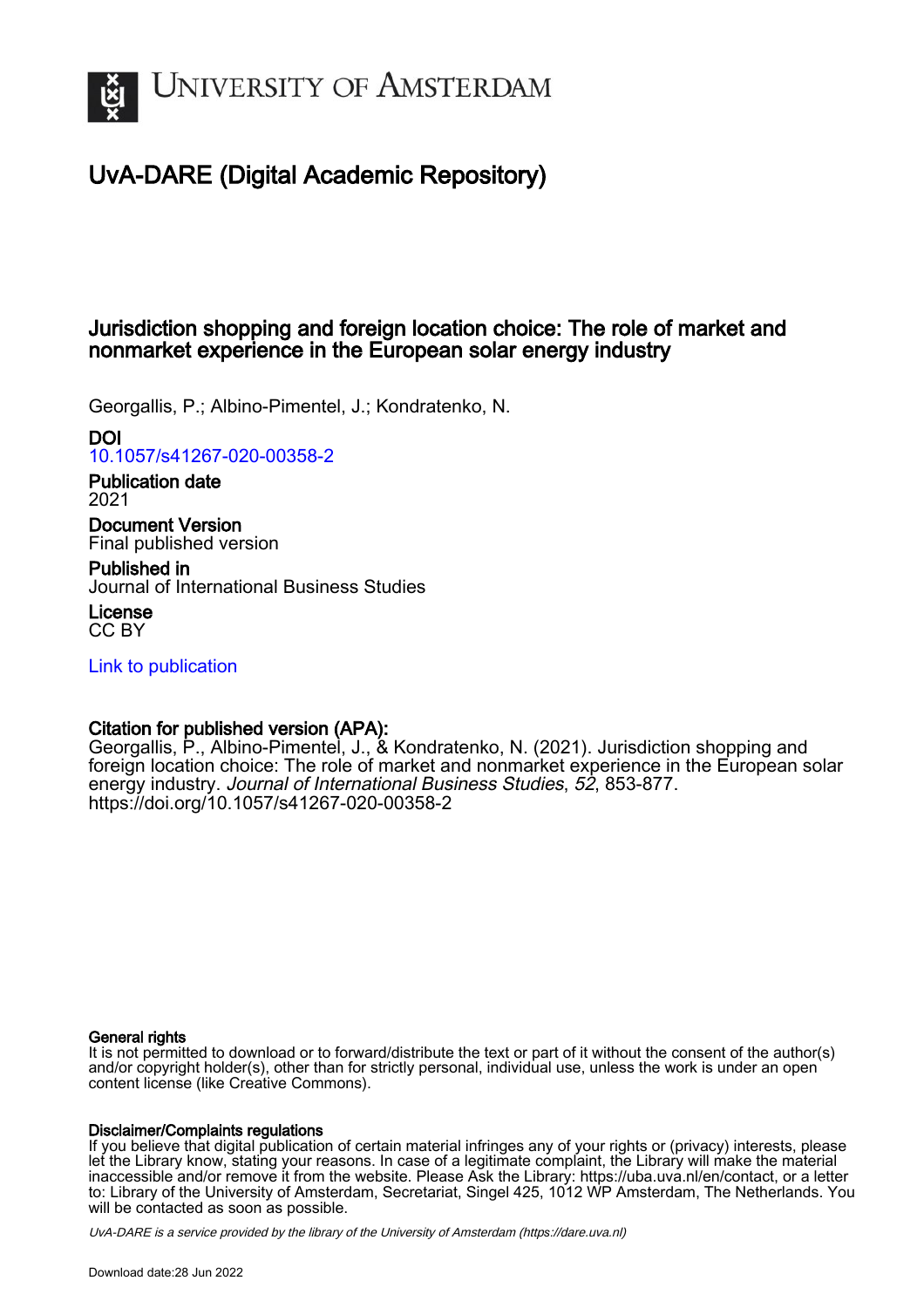Open

# Jurisdiction shopping and foreign location choice: The role of market and nonmarket experience in the European solar energy industry

## Panikos Georgallis<sup>1</sup>, João Albino-Pimentel<sup>2</sup> and Nina Kondratenko<sup>3</sup>

<sup>1</sup> Amsterdam Business School, University of Amsterdam, M.217 Plantage Muidergracht 12, 1018 TV Amsterdam, The Netherlands; <sup>2</sup> Copenhagen Business School, Kilevej 14a, 2000 Frederiksberg, Denmark; <sup>3</sup> Darla Moore School of Business, University of South Carolina, 1014 Greene Street, Columbia, SC 29208, USA

#### Correspondence:

J Albino-Pimentel, Copenhagen Business School, Kilevej 14a, 2000 Frederiksberg, Denmark e-mail: ja.si@cbs.dk

Received: 15 April 2019 Revised: 28 March 2020 Accepted: 28 June 2020 Online publication date: 31 August 2020

#### Abstract

Several countries provide policy support to specific sectors in order to facilitate industry transitions. While industry-support policies stimulate the growth of their target sectors, little is known about how such policies engender heterogeneous international strategies. In this article, we investigate how industry-support policies influence foreign location choices. We argue that firms engage in jurisdiction shopping, choosing to invest in countries with more generous policy support, but that this tendency varies markedly across firms. Specifically, we suggest that firms' nonmarket experience exacerbates the effect of policy support on location choice, whereas market experience has less of an impact. Further, we propose that some firms view generous policies more skeptically than others, depending on the nature of their nonmarket experience. We test and find support for our predictions using a longitudinal dataset of foreign investments of firms entering the solar energy industry in the European Union. Our findings indicate that supportive policies stimulate the energy transition, attracting in particular foreign entrants diversifying into renewables or having more policy experience. At the same time, they suggest that adverse policy changes in one country affect how firms assess policies in other countries, highlighting the need for policy coordination at a supranational level.

Journal of International Business Studies (2021) 52, 853–877. https://doi.org/10.1057/s41267-020-00358-2

Keywords: location strategy; nonmarket strategy; institutional theory; jurisdiction shopping; energy; industrial policy

The online version of this article is available Open Access

#### INTRODUCTION

International business research has traditionally considered the institutional context as a prominent factor influencing firms' international strategy (Aguilera & Grøgaard, [2019;](#page-22-0) Henisz, [2000;](#page-23-0) North, [1990\)](#page-24-0). In this stream of research, particular attention has been paid to the role of formal institutions, and notably to government policies enacted to control or constrain business conduct, including the regulation of property rights, trade, labor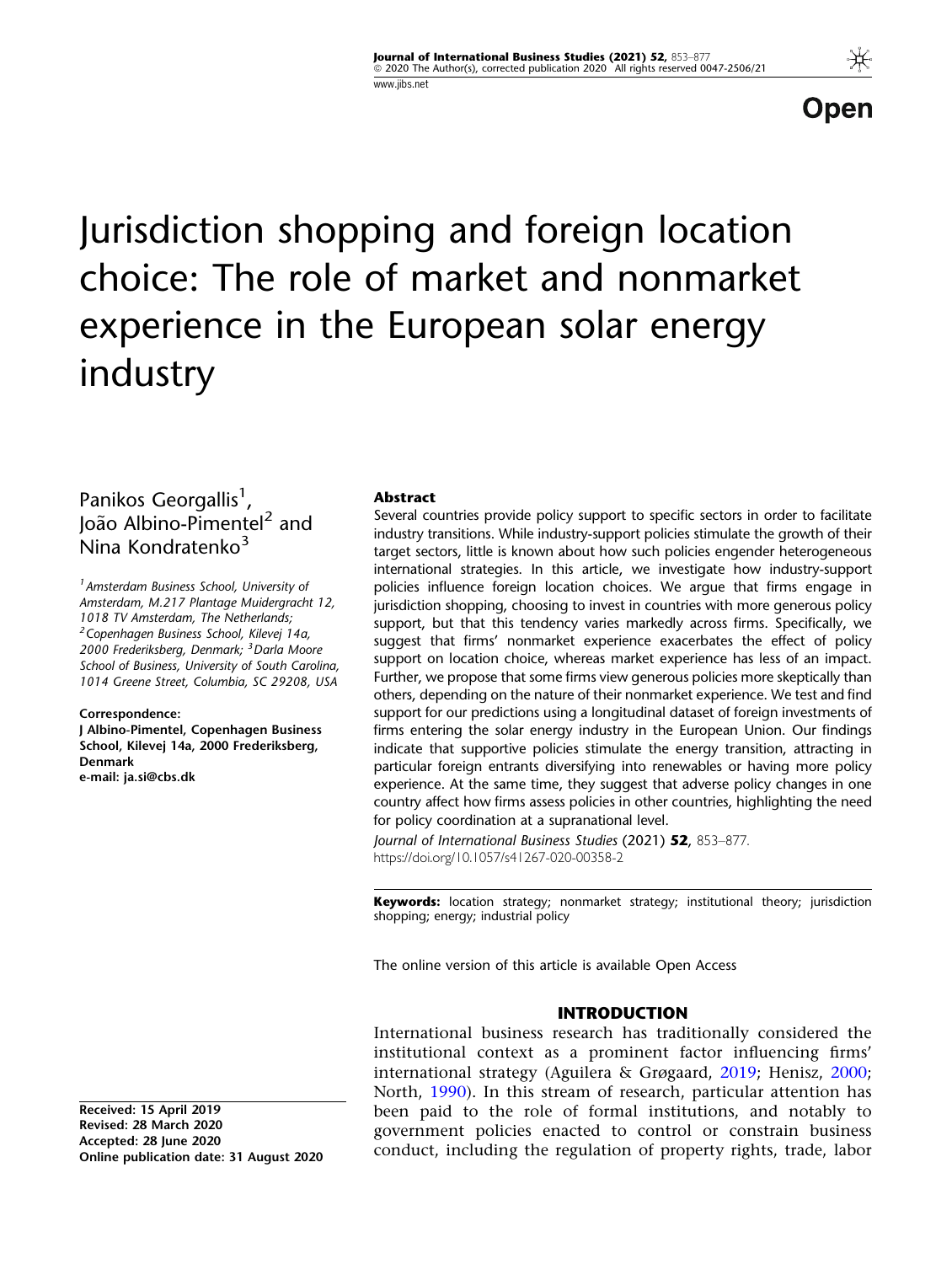practices, taxation, and pollution, among others (Blomström, Kokko, & Mucchielli, [2003](#page-22-0); Blonigen, [2005;](#page-22-0) Li & Zhou, [2017;](#page-24-0) Maggioni, Santangelo, & Koymen-Ozer, [2019](#page-24-0)). Policy conditions have been found to affect a number of factors central to international business, including firms' global strategies (Bonardi, [2004](#page-22-0)), knowledge flows from multinational enterprises (Jandhyala & Phene, [2015\)](#page-24-0), the sequence of firms' international expansion (Delios & Henisz, [2003b](#page-23-0)), and firm location choices (Henisz, [2000](#page-23-0); Maggioni et al., [2019](#page-24-0)).

Although this body of research has generated impressive insights into the behavior and performance of international businesses, it has given less attention to two important features of the relationship between institutions and international business. First, the literature on institutions within international business research has often viewed formal institutions as having a homogenous impact on firms' international strategies, either because of researchers' explicit emphasis on isomorphism (Kostova, Roth, & Dacin, [2008](#page-24-0)) or because of a focus on more aggregate levels of analysis such as the country (Aguilera & Grøgaard, [2019\)](#page-22-0). Second, as policies typically place constraints on the potential of firms to extract rents from their operations, much of this research has focused on examining whether firms tend to avoid institutional constraints by investing and locating their operations in countries with lax regulatory standards (Cole, [2004;](#page-23-0) Kellenberg, [2009;](#page-24-0) Rezza, [2015](#page-24-0); Rugman & Verbeke, [1998\)](#page-24-0). However warranted, these two tendencies limit our potential to fully explain how policies supporting specific economic sectors can engender heterogeneous international strategies.

Our study aims to fill this gap by leveraging the growing importance of institutional support for industries in the form of supportive policies targeted at specific industries, a trend that exposes firms to opportunities and challenges related to international expansion. Countries across the globe have recently provided substantial policy support to sectors such as green buildings, clean energy, and electric vehicles in order to facilitate industry transitions (Bohnsack, Kolk, Pinkse, & Bidmon, [2020;](#page-22-0) Georgallis, Dowell & Durand, [2019](#page-23-0); Jones, York, Vedula, Conger, & Lenox, [2019](#page-24-0)). However, while evidence of how industry-support policies stimulate the growth of their target sectors continues to accumulate (Cimoli, Dosi, & Stiglitz, [2009\)](#page-23-0), we lack a good understanding of whether such policies affect firms' foreign investment decisions,

and of why some firms are more or less attracted to policy-supported industries in foreign markets.

To shed light on these questions, we examine how industry-support policies affect firms' foreign investment location choices. Conceptualizing policy support as a country-specific advantage (CSA) (Clarke, Tamaschke, & Liesch, [2013;](#page-23-0) Rugman, Verbeke, & Nguyen, [2011](#page-24-0)), we argue that firms will engage in "jurisdiction shopping", whereby they search for and choose to invest in countries with the most-supportive policy frameworks. However, heterogeneity in firm-specific advantages (FSAs), notably market and nonmarket experience, will lead to markedly different responses to industrysupport policies. We argue in particular that because learning in unfamiliar environments tends to be domain-specific (Kim, Delios, & Xu, [2010](#page-24-0); Oh & Oetzel, [2017](#page-24-0)), the nonmarket experience of firms, conceptualized here as prior experience with similar policies, will positively moderate their tendency to engage in jurisdiction shopping whereas their market experience will have a less pronounced effect. Further, although nonmarket experience should generally enhance firms' attraction to foreign countries' policies, we expect that the nature of that experience – in particular, whether nonmarket experience is adverse – may lead some firms to prefer locations with a less generous policy support. We test and find support for our predictions by analyzing foreign location choices in a setting where policy support was paramount: the solar energy industry in European Union (EU) countries over the period 2004–2013.

We contribute to international business research by examining why firms differ in the degree to which they engage in jurisdiction shopping when selecting between potential locations for foreign investments. Specifically, we add to research on institutions in international business by showing how supportive formal institutions heterogeneously affect firms' international strategies. We also contribute to research on the FSA/CSA framework by highlighting not only that country-specific advantages are viewed differently by firms depending on their firm-specific experience (Chen, Li, & Shapiro, [2015](#page-23-0); Clarke et al., [2013](#page-23-0)), but also that some firms may view the same host country's supportive policies as a disadvantage rather than an advantage. Moreover, we add to the strategy and international business literature by disaggregating experience into component parts, addressing recent calls for a more nuanced understanding of how context interacts with firm attributes,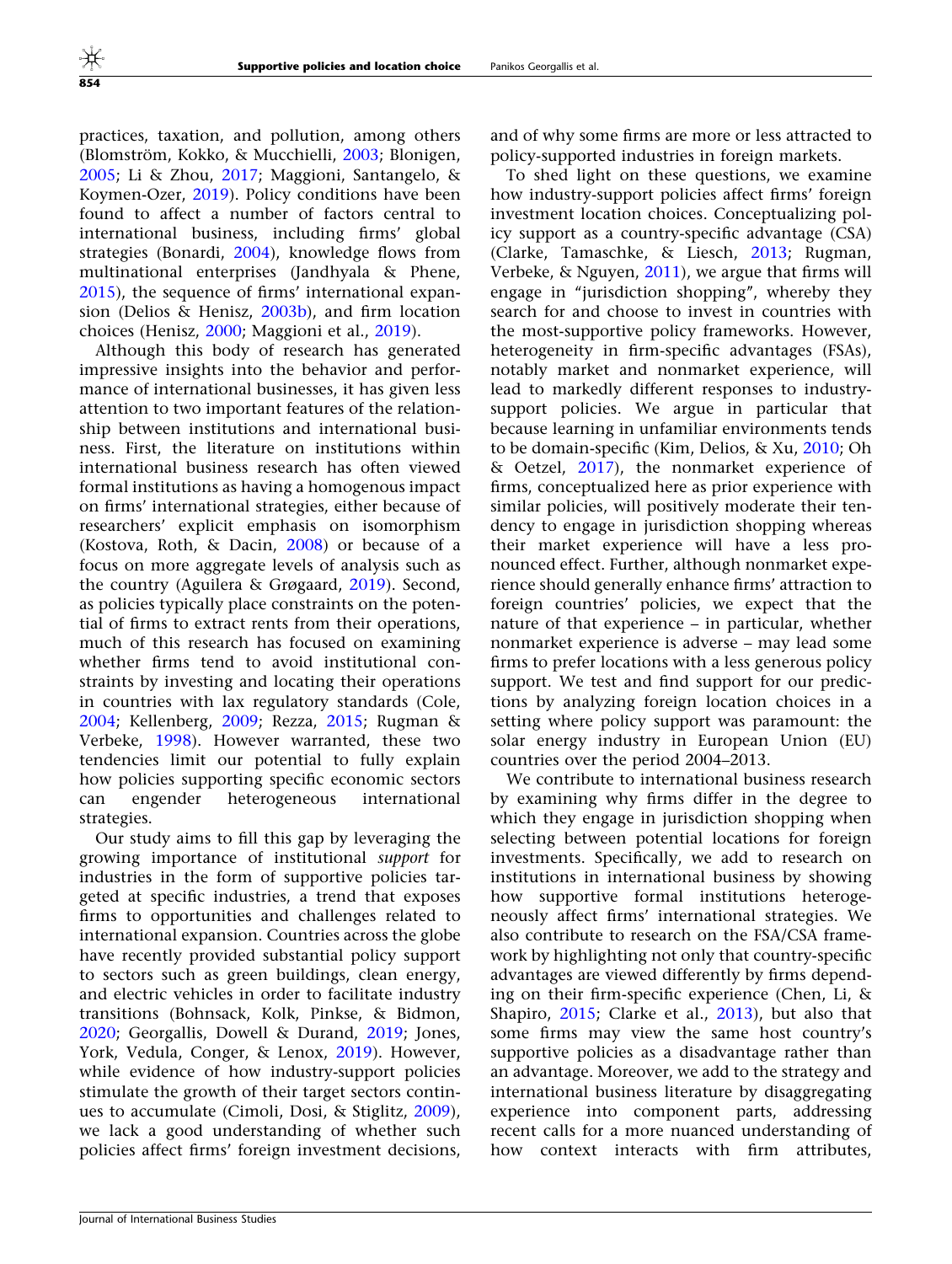including firm experience, in shaping international strategy (Fremeth & Shaver, [2014](#page-23-0); Liu & Vrontis, [2017;](#page-24-0) Oh & Oetzel, [2017](#page-24-0)). Finally, our findings regarding jurisdiction shopping and firm experience provide insights relevant for practitioners in the renewable energy sector and inform current debates on the role of industry-support policies in fostering the energy transition. We elaborate on these contributions and on the implications for the energy transition in the Discussion section.

#### THEORETICAL BACKGROUND AND HYPOTHESES DEVELOPMENT

A firm's decision about where to locate international investments is one of the most central strategic choices in international business, as this choice affects most other cross-border economic transactions (Banalieva & Dhanaraj, [2013;](#page-22-0) Belderbos, Olffen, & Zou, [2011](#page-22-0); Nachum, Zaheer, & Gross, [2008\)](#page-24-0). Prior research has identified the institutional context as a critical determinant of international business activity in general and location choices in particular (Albino-Pimentel, Dussauge, & Shaver, [2018;](#page-22-0) Banalieva & Dhanaraj, [2013;](#page-22-0) Henisz, [2000;](#page-23-0) Maggioni et al., [2019](#page-24-0); Kourula, Pisani, & Kolk, [2017\)](#page-24-0). For example, prior literature has shown that the imprinting effect of the home-country institutional environment of a firm can affect its ability to adjust operating knowledge strategies across borders (Kriauciunas & Kale, [2006\)](#page-24-0). Furthermore, in the case of international expansion, prior work has revealed that the sensitivity of a firm to hostcountry regulations depends on its home country's institutional setting (Albino-Pimentel et al., [2018;](#page-22-0) Cuervo-Cazurra & Genc, [2008](#page-23-0); Holburn & Zelner, [2010\)](#page-23-0). More generally, the internationalization literature has discussed how home- and host-country institutional environments allow a firm to develop knowledge and experience, or more generally, resources and capabilities, that it can later translate into firm-specific advantages (FSAs) when making subsequent foreign market entry decisions (Delios & Henisz, [2003a,](#page-23-0) [b](#page-23-0); Dunning & Lundan, [2008;](#page-23-0) Rugman et al., [2011\)](#page-24-0). Overall, this research has established that the institutional environment, in both local and international markets, has a major impact on a firm's international location choices.

Institutional contexts have been analyzed using a variety of perspectives, including institutional economics (North, [1990\)](#page-24-0), sociological institutionalism (Scott, [2013\)](#page-25-0), and comparative institutionalism

(Hall & Soskice, [2001\)](#page-23-0), among others (see Aguilera & Grøgaard, [2019,](#page-22-0) for a review). In referring to institutional context, this study relies on North's perspective on institutions, for two reasons. First, as possibly the ''most widely adopted strand of institutional theory in IB'' (Aguilera & Grøgaard, [2019:](#page-22-0) 28), this perspective allows us to position our study within – and contribute to – the broader literature on internationalization and location choice strategies, which has examined the role of institutions as determinants of foreign investment. Second, the strong emphasis that the new institutional economics has placed on formal institutions (Aguilera & Grøgaard, [2019](#page-22-0); Albino-Pimentel et al., [2018;](#page-22-0) Coeurderoy & Murray, [2008;](#page-23-0) Hotho & Pedersen, [2012\)](#page-24-0), and on the policy environment in particular (Dorobantu, Kaul, & Zelner, [2017;](#page-23-0) García-Canal & Guillén, [2008](#page-23-0); Henisz, [2000](#page-23-0)), is consistent with our primary interest in how firms react to public policy.

Following North's conceptualization, we view institutions as the "rules of the game" that organizations must abide by and that provide order and the incentive structure for an economy. Although institutions can be informal, derived from customs, norms, or cultural values, the regulatory dimension of institutions is of utmost importance because policies clearly define choice sets that determine ''the profitability and feasibility of engaging in economic activity'' (North, [1991](#page-24-0): 97). As a result, policy frameworks have been central not only to economic institutionalists interested in the economic performance of states (North, [1991\)](#page-24-0) but also to international business scholars interested in cross-border business activity (Albino-Pimentel et al., [2018;](#page-22-0) Delios & Henisz, [2003a](#page-23-0), [b;](#page-23-0) Henisz, [2000\)](#page-23-0).

However, two features of this research have so far inhibited its potential to fully explain why firms react differently to the same formal institutions, and its applicability to the context of industrysupport policies, such as policies enacted to facilitate industry transitions. First, most research in international business that uses institutional theory assumes that firms are homogeneously affected by institutions (Aguilera & Grøgaard, [2019;](#page-22-0) Hung, [2005\)](#page-24-0). Despite the many useful insights on how institutions affect international business, research in this area has largely focused on the country or industry as the primary level of analysis (Aguilera & Grøgaard, [2019](#page-22-0); Hotho & Pedersen, [2012\)](#page-24-0) and has thus been insufficient to address how the same institutional environment elicits heterogeneous responses by firms making international business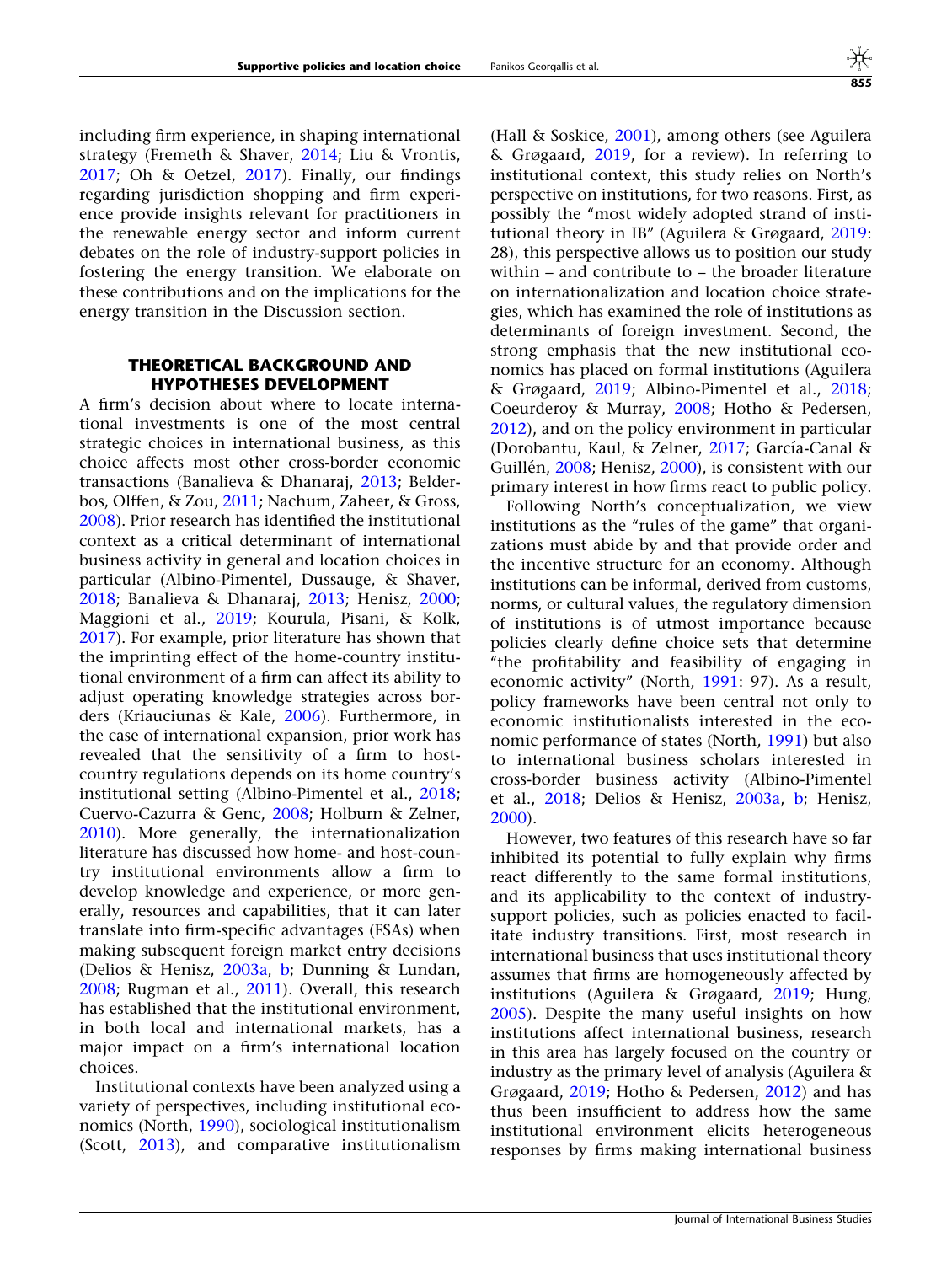decisions. This is unfortunate, as recent evidence suggests that firms do react differently to the same formal institutions (Bu & Wagner, [2016\)](#page-22-0) and to industry-support policies specifically (Georgallis & Durand, [2017](#page-23-0)).

Second, much research on the regulatory aspect of institutions views government policy as a constraint on firm behavior. As a result, these studies view firms as making their location choices in a way that allows them to avoid such constraints. Prior research has found, for example, that polluting firms prefer to avoid countries with stringent environmental regulations, and that multinationals often avoid countries with strong employment protection legislation (Dowell et al., [2000](#page-23-0); Olney, [2013\)](#page-24-0). Building on North's neo-institutional economics approach, Ahuja and Yayavaram ([2011\)](#page-22-0) suggest that this is a result of firms engaging in jurisdiction shopping, a process whereby each firm assesses the institutional conditions at different geographic locations and chooses to avoid those having the most stringent regulation. Accordingly, the idea of jurisdiction shopping has been recently used in the international business literature to explain patterns of location choice across countries (Brunetta, Giustiniano, & Boccardelli, [2017;](#page-22-0) Findlay, [2014;](#page-23-0) Tallman, Luo, & Buckley, [2018](#page-25-0)). However, the emphasis of this research on regulation as a constraint and on jurisdiction shopping as an avoidance strategy may be too narrow. Even though policies and formal institutions are generally restrictive, policymakers can also manipulate the institutional context to stimulate firms' investment decisions (Lazzarini, [2015\)](#page-24-0), by using policy incentives to induce entrepreneurship, attract technologically advanced businesses, or enable industry transitions (Georgallis et al., [2019](#page-23-0); Mesquita & Lazzarini, [2008;](#page-24-0) Jones et al., [2019](#page-24-0)).

Below we take a step toward addressing these oversights by examining how formal institutions, notably industry-support policies for specific industries, differentially affect firms' foreign location choices. Our theory relies on two fundamental assumptions. First, jurisdiction shopping is not merely an avoidance strategy as implied or explicitly stated in some prior research (Ahuja & Yayavaram, [2011;](#page-22-0) Brunetta et al., [2017;](#page-22-0) Findlay, [2014;](#page-23-0) Tallman et al., [2018](#page-25-0)) but is a more general process by which firms select from alternative foreign locations. Second, not all firms engage in jurisdiction shopping to the same extent. Rather, they are heterogeneous in their ability to scan and understand the policy environment of foreign

countries, and some firms may even view the same policies differently depending on their prior experience.

To develop our theory, we draw from the international business literature on country-specific advantages and firm-specific advantages, namely the CSA/FSA framework (Hillemann & Gestrin, [2016;](#page-23-0) Rugman & Verbeke, [1998;](#page-24-0) Rugman et al., [2011;](#page-24-0) Verbeke & Kano, [2012](#page-25-0)), and from studies on the influence of experience on international strategy (Chen et al., [2015;](#page-23-0) Clarke et al., [2013](#page-23-0)). According to the CSA/FSA framework, internationalization decisions are largely based on firm-specific advantages (FSAs) and country-specific advantages (CSAs). CSAs refer to advantages presented by the foreign countries where the firm plans to operate, such as better access to resources, industrial clusters, or a growing market. FSAs refer to firm-specific own assets or competences such as innovation capacity, brand name, knowledge, and experience. We argue that institutional support can be conceptualized as a CSA that is, however, viewed differently by firms due to their own FSAs stemming from their firm-specific experience. To more clearly ground our conceptualization, we briefly introduce our empirical context, the European solar energy industry, before developing specific hypotheses.

#### Policy Support and the Solar Energy Industry

The development of the solar energy industry is a prominent example of how institutional support in the form of favorable policies can stimulate investment in new economic sectors. Over the last two decades, governments have intensified their efforts to address climate change, in part by promoting alternative energy. For instance, as early as in the mid-1990s, the German and Japanese governments embarked on demonstration projects that disseminated information on solar energy technology, aiming to establish the German and Japanese industries, respectively, as global market leaders (Hoffmann, Pietruszko, & Viaud, [2004](#page-23-0)). The centerpiece of these policy frameworks was the introduction of feed-in-tariff policies, economic instruments through which governments guarantee the purchase of clean power that is fed into the electricity grid at a price (tariff) that is above the actual price of electricity. Soon after, Italy and Spain also introduced feed-in tariffs for solar energy in order to contribute to "environmental protection, industrial policy, and employment creation'' (del Rio & Mir-Artigues, [2014](#page-23-0): 6). Feed-in tariffs quickly spread across the world in the first decade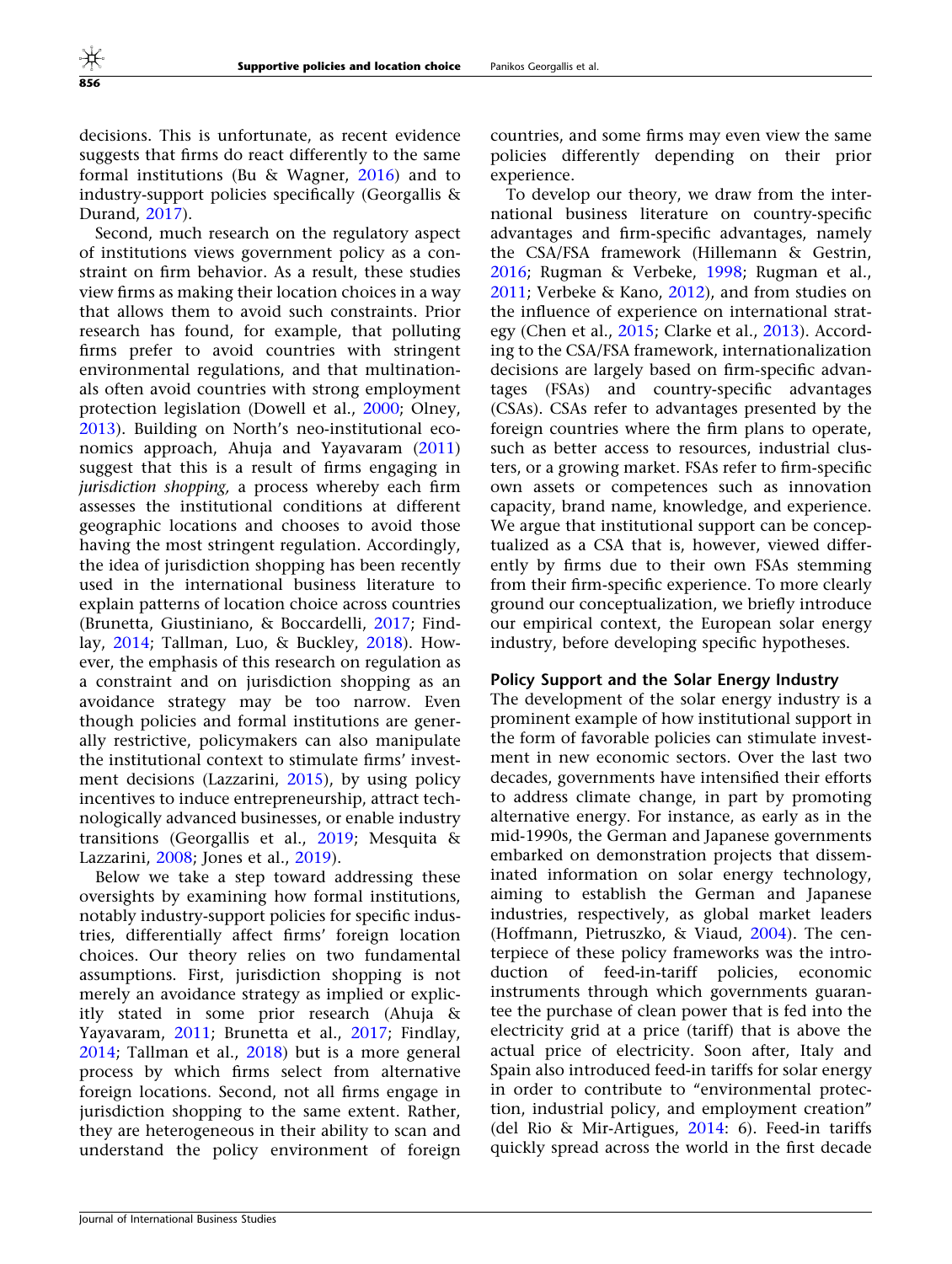of this century, making it the most popular policy measure for spearheading the energy transition, and leading to an unprecedented policy-induced growth of the solar power industry, especially in Europe (Georgallis et al., [2019;](#page-23-0) Hoppmann, Peters, Schneider, & Hoffmann, [2013\)](#page-24-0). It was not long before firms began to enter foreign countries in order to reap the benefits of feed-in-tariff policies, making the solar power industry an ideal setting to understand how industry-support policies shape foreign investment, and what types of firms they tend to attract.

#### Industrial Policies and International Location **Choice**

Extensive research examines how industrial policies stimulate the development of new industries, create powerful companies, or promote innovation and local employment (Lazzarini, [2015](#page-24-0); Spencer, Murtha, & Lenway, [2005\)](#page-25-0). However, unless a policy is strictly defined to benefit local firms, such benefits can spill over outside the country's borders. Policies that favor a specific sector of economic activity are likely to attract foreign firms that operate or that consider operating in that sector. In other words, such policies become CSAs for firms considering different locations for international investments. For example, feed-in-tariff policies have led to increased interest in and remarkable growth of several EU countries' markets (Georgallis et al., [2019](#page-23-0); Hoppmann et al., [2013\)](#page-24-0), but who would be serving those markets was "up for grabs". Foreign firms could step in and take advantage of the favorable regulatory environment. Some critics of European countries' renewable energy policies have even argued that public money is being spent inefficiently, as deployment policies sometimes benefit foreign firms instead of the local economy (Peters, Schneider, Griesshaber, & Hoffmann, [2012\)](#page-24-0).

For a firm considering international investment, policy support adds a novel problem to a familiar question: what is the best possible location to invest in? International market selection requires a screening and comparative assessment of different locations and the opportunities that each offers (Maitland & Sammartino, [2015a](#page-24-0); Papadopoulos & Martín,  $2011$ ). Firms may be attracted to a certain location for a variety of reasons. In particular, a rich body of international business literature has identified a set of country attributes that can be conceived of by firms as CSAs, such as market size, availability of key resources, investments by

competitors, or country similarities that facilitate business interactions (Basuil & Datta, [2019;](#page-22-0) Blonigen, [2005](#page-22-0); Hillemann & Gestrin, [2016;](#page-23-0) Verbeke & Kano, [2012](#page-25-0); Yaprak, Yosun, & Cetindamar, [2018\)](#page-25-0).

In addition to these factors, policy tends to be a prominent feature of the foreign environment that firms assess in order to select the best possible location. For example, prior research has found that heavily polluting firms attempt to save on costs of cleanup or fines by locating their operations in countries with lax environmental regulation (Dowell et al., [2000\)](#page-23-0) and that multinationals often evade public policy controls by investing in countries with weak safety or employment protection legislation (Ahuja & Yayavaram, [2011;](#page-22-0) Olney, [2013](#page-24-0)). Some have argued that this can lead to a "race to the bottom'' as countries competitively undercut their ethical or environmental standards to attract foreign investment (Olney, [2013](#page-24-0)). According to Ahuja and Yayavaram  $(2011)$  $(2011)$ , this is the result of firms engaging in jurisdiction shopping, whereby managers of each firm scan the institutional conditions at different geographic locations, assess the constraints that they pose for the firm, and then make their international location choices so as to avoid countries with the most stringent regulations.

Extending their argument, we suggest that jurisdiction shopping is not merely an avoidance strategy but a more general process by which firms choose between foreign locations. Thus, regulation does not always induce a race to the bottom; it can also induce a "race to the top" (Bu & Wagner, [2016](#page-22-0)) when stimulating policy instruments offer rentgenerating opportunities for foreign firms. In line with this idea, we argue that supportive policies constitute CSAs, as they render investment in a specific country a more attractive proposition for foreign entrants. Ceteris paribus, the more generous the policy incentive, the more attractive it will be to do business in that country. Thus, if firms do engage in jurisdiction shopping, we should expect them to survey the policy conditions in different countries and choose to invest in the country with the most generous policy support. For example, electronics companies are lured to Southeast-Asian countries such as China and India that offer preferential loans and grants to attract investment (Bloomberg, [2015](#page-22-0); Capital Trade Incorporated, [2009\)](#page-22-0). Also, countries compete for investment in e-mobility by offering subsidies for electric vehicles (Zgut, Zbytniewska, Hosnedlová, & Szalai, [2019](#page-25-0)), and, in the solar energy setting, firms are motivated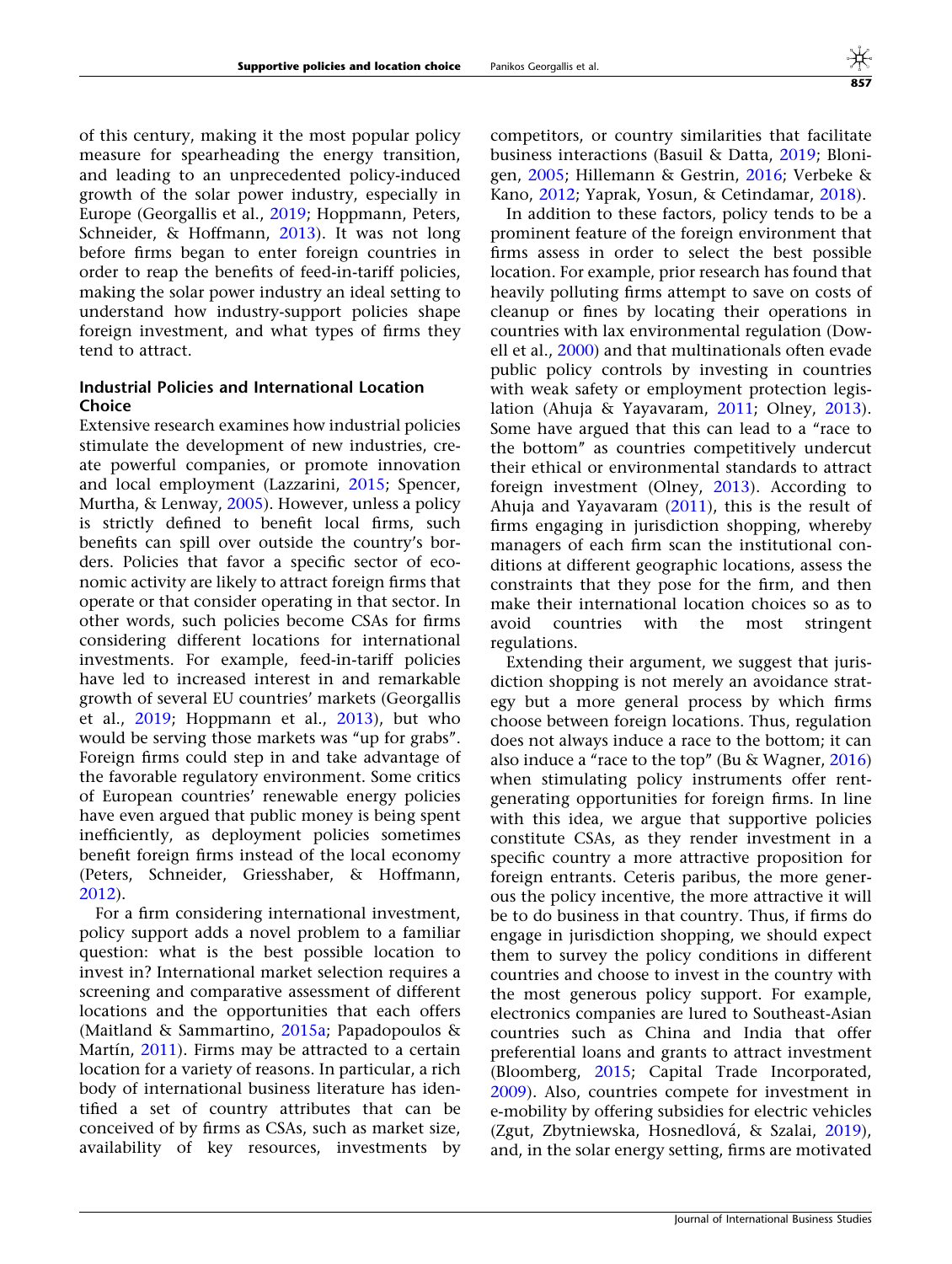to invest in countries with more generous feed-intariff policies (Georgallis & Durand, [2017\)](#page-23-0). More generally, conditional on the choice to invest in a foreign market, firms should exhibit a preference to locate in countries with more generous industrysupport policies. Formally, we expect the following:

Hypothesis 1: The more generous the industrysupport policy in a country, the greater the likelihood that a firm will choose to invest in that country.

#### The Moderating Role of Firm Experience

As discussed above, international business research using institutional theory has often focused on crosscountry institutional differences (Aguilera & Grøgaard, [2019](#page-22-0); Hotho & Pedersen, [2012\)](#page-24-0) at the expense of examining how individual firm characteristics condition firms' strategies regarding country-level formal institutions (Bu & Wagner, [2016](#page-22-0)). Similarly, most research on the effectiveness of industrial policy has investigated aggregate levels of analysis rather than firm-specific characteristics (Georgallis & Durand, [2017;](#page-23-0) Hoppmann et al., [2013](#page-24-0)). However, firms are heterogeneous in their ability to conceive or capture the benefits associated with a specific institutional environment (Ghemawat, [2001;](#page-23-0) Nachum et al., [2008](#page-24-0)). In particular, different types of FSAs not only may make firms more or less able to address certain institutional environments but may even shape how a country characteristic is conceived of, as either a CSA or a country disadvantage that may render international operations difficult or too risky (Basuil & Datta, [2019](#page-22-0)). One such FSA that is likely to be a source of variation in firm strategies and to moderate the responses of firms to industrial policy is the level and the nature of their prior experience (Clarke et al., [2013](#page-23-0)).

Firm experience, defined as the practical knowledge that firms derive from participating in a particular activity, market, or country (cf. Chang & Rosenzweig, [2001](#page-23-0); Oh & Oetzel, [2017](#page-24-0)), has frequently been shown to affect international investment strategies (Belderbos et al., [2011;](#page-22-0) Delios & Henisz, [2003a](#page-23-0), [b;](#page-23-0) Maitland & Sammartino, [2015b](#page-24-0); Oh & Oetzel, [2017\)](#page-24-0). Experience is an important FSA because it implies learning, or the acquisition of knowledge, which can later be leveraged as the firm encounters the choice of whether to invest in other locations, or the choice of where to invest (Buckley & Casson, [1985](#page-22-0); Johanson & Vahlne, [2009;](#page-24-0) Oh & Oetzel, [2017](#page-24-0)). Furthermore, acquired experience allows firms to apply their

knowledge in new contexts and thus affects the expected benefits of entering a particular location.

The significance of experience stems from managers' bounded rationality regarding strategic choices, including international investment location choices. Under a rational actor model, decision-makers have full information availability and unrestricted capacity to assess the costs and benefits of international expansion. However, under the assumption of bounded rationality, which has been identified as a more realistic basis for interpreting international business decisions (Kano & Verbeke, [2019\)](#page-24-0), there are cognitive constraints on the ability of managers to scan the environment and identify all information relevant to the decision, as well as on their capacity to make sense of that information in order to assess whether entry in a given location is warranted (Maitland & Sammartino, [2015a;](#page-24-0) Papadopoulos & Martín Martín, [2011\)](#page-24-0). This can lead to significant interfirm differences because not all firms have faced similar situations in the past. Firms with substantial experience are better able to identify ''what information to look for, how to analyze it, and its implications for the firm's expansion'' (Maitland & Sammartino, [2015b:](#page-24-0) 738), whereas inexperienced firms do not hold this type of FSA when expanding abroad and have limited ability to assess target countries.

Prior research has shown that firm experience is an important determinant of international location choices (Delios & Henisz, [2003a;](#page-23-0) Hernandez, [2014;](#page-23-0) Oh & Oetzel, [2017\)](#page-24-0). For instance, experience acquired in their home country has been shown to influence how firms assess political uncertainty in candidate foreign locations (Cuervo-Cazurra & Genc, [2008](#page-23-0); García-Canal & Guillén, [2008;](#page-23-0) Holburn & Zelner, [2010](#page-23-0)), and experience acquired from investments made in other host countries has influenced firms' subsequent location choices (Delios & Henisz, [2003a,](#page-23-0) [b](#page-23-0)). Overall, international experience is critical for firms' international investment location choices.

However, whereas most prior research has used experience as a general property of the firm that applies broadly to international expansion, recent findings suggest that the learning associated with experience tends to be domain-specific rather than general. For instance, Kim et al. ([2010](#page-24-0)) suggest that learning is most effective when prior experience is specific to the product market or industry, but not in other domains. Similarly, Oh and Oetzel [\(2017](#page-24-0)) show that the potential of a firm to leverage its experience with political risk across borders is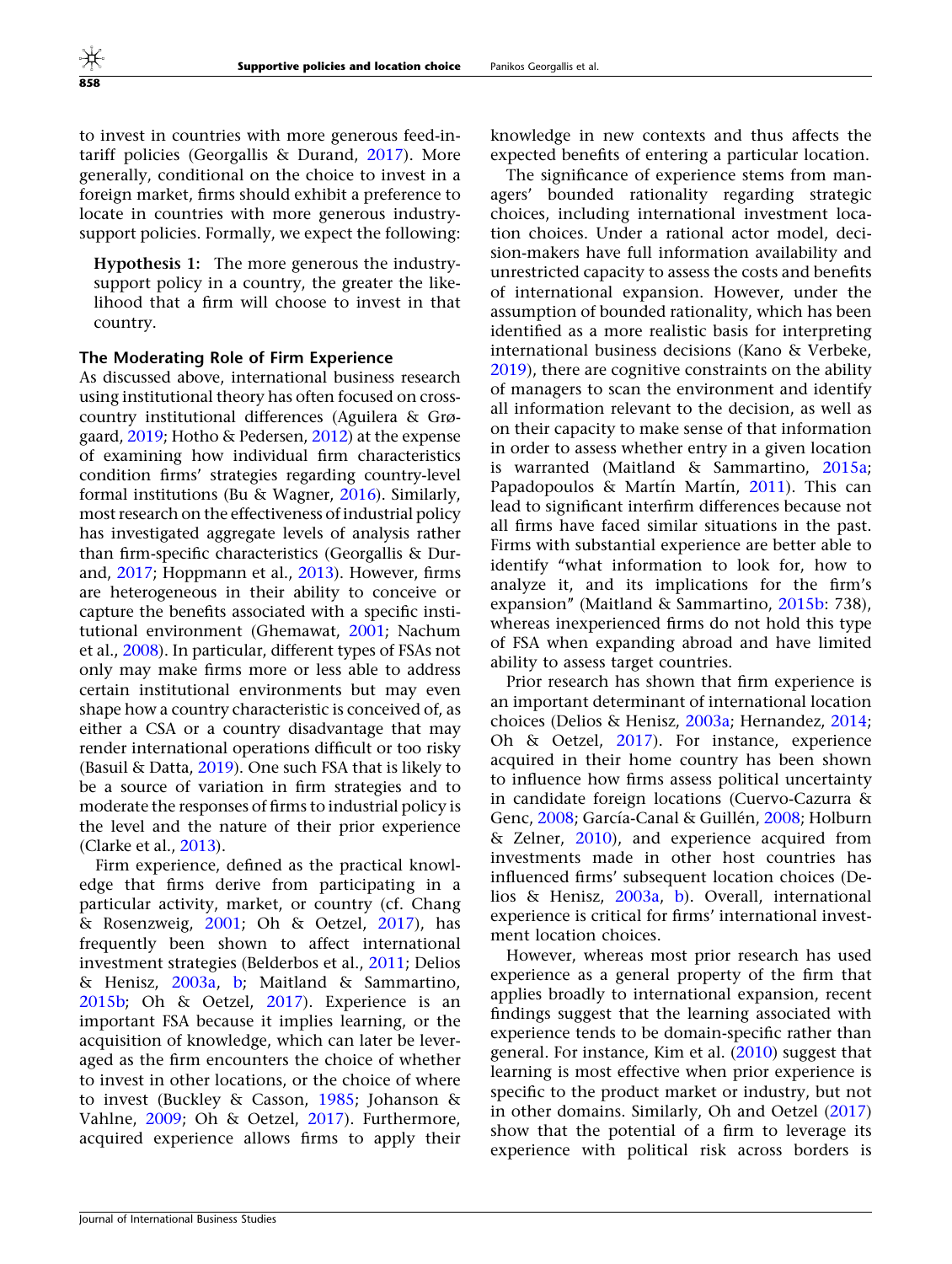specific to the type of risk involved. Thus, it is important to consider in which domain experience has been accumulated because that may affect the specific benefits firms gain from that experience. Below, we argue that market and nonmarket experience can be conceived of as FSAs, which differentially affect firms' propensity to select countries with more generous policies, that is, countries with a greater level of the CSA that is the focus of this study. In other words, we expect firms' market and nonmarket experience to moderate the effect of industry-support policies on location choice.

#### Market and nonmarket experience

To assess whether conditions favor expansion, firms need to survey both the market and nonmarket environments of potential host countries. The market environment of business activity refers to interactions between firms and market stakeholders such as suppliers, buyers, and competitors (Baron, [2003\)](#page-22-0). Market experience – experience gained through interactions with market stakeholders – increases with both the length of a firm's stay in a particular country and the breadth of the firm's operations (i.e., the number of countries in which it operates) (Maitland & Sammartino, [2015a](#page-24-0)). The underlying knowledge acquired through market experience can include, for example, a better understanding of consumer preferences, greater knowledge of the market dynamics, or the ability to draft more-favorable contracts with suppliers. As prior research shows, market experience is relevant for foreign-expansion decisions when it is specific to the market or industry for which a firm is considering foreign expansion because of the similarity of activities that the firm needs to perform across different countries (Kim et al., [2010](#page-24-0)). Thus, market experience within the solar industry should moderate the influence of market attraction features on a firm's likelihood to invest in a particular country in the same industry. Specifically, having experience investing in the solar industry is an FSA that should influence how sensitive a firm is to industry-support policies when deciding whether to invest in a foreign location, because firms with more market experience are better able to appreciate the relevance of the policy environment for their performance compared with competitors in the same industry.

Nevertheless, we do not expect market experience to have the strongest moderating impact on the relationship between policy support in a potential host country and the firm's location choice. Market experience does not necessarily imply the specific ability to scan and understand elements of the nonmarket environment (such as public policy), as these capabilities may rest on other types of FSAs, such as nonmarket experience. The nonmarket environment includes interactions with nonmarket stakeholders such as governments, regulators, and civil society (Baron, [2003](#page-22-0)); accordingly, nonmarket experience reflects the firm's experience with nonmarket stakeholders.<sup>1</sup> Just as firms can develop market experience through exposure to business interactions in their home country or in other host countries, they can develop nonmarket experience from exposure to policies across their domestic and international operations. For example, Conergy used its experience in the German and French markets to invest subsequently in markets such as Italy, Czech Republic, and Greece – countries that had, at the time, some of the most attractive feed-in tariffs in Europe. Conergy's nonmarket experience was likely critical in triggering these location choices, as it offers domain-specific knowledge that allows the company to navigate the policy environment (e.g., routines to swiftly secure installation approvals, grid connection licenses, or environmental permits), and the necessary knowhow to assess the potential benefits of the policy. Along these lines, prior work has shown that firms in regulated industries enter countries characterized by similar types of firm–regulator interactions because the experience with governments that their home business entails and the specific knowledge they acquire as a result improve their ability to do business in similar foreign countries (Cuervo-Cazurra & Genc, [2008;](#page-23-0) García-Canal & Guillén, [2008\)](#page-23-0). Prior studies also suggest that firms can gain nonmarket experience not only from their home country's operations but also from their foreign operations (Albino-Pimentel et al., [2018;](#page-22-0) Delios & Henisz, [2003a](#page-23-0)).

In sum, the influence of experience on firm decisions tends to be domain-specific in that it depends on the type of experience gained (Maitland & Sammartino, [2015a](#page-24-0), [b](#page-24-0); Oh & Oetzel, [2017](#page-24-0)). This is important for our purposes because market and nonmarket experience are FSAs associated with fundamentally different types of knowledge. A firm's ability to assess supportive policies in potential host countries is likely to stem not from general experience with the market but rather from domain-specific experience with the nonmarket environment. Specifically, firms that have gained experience with similar policies (in their home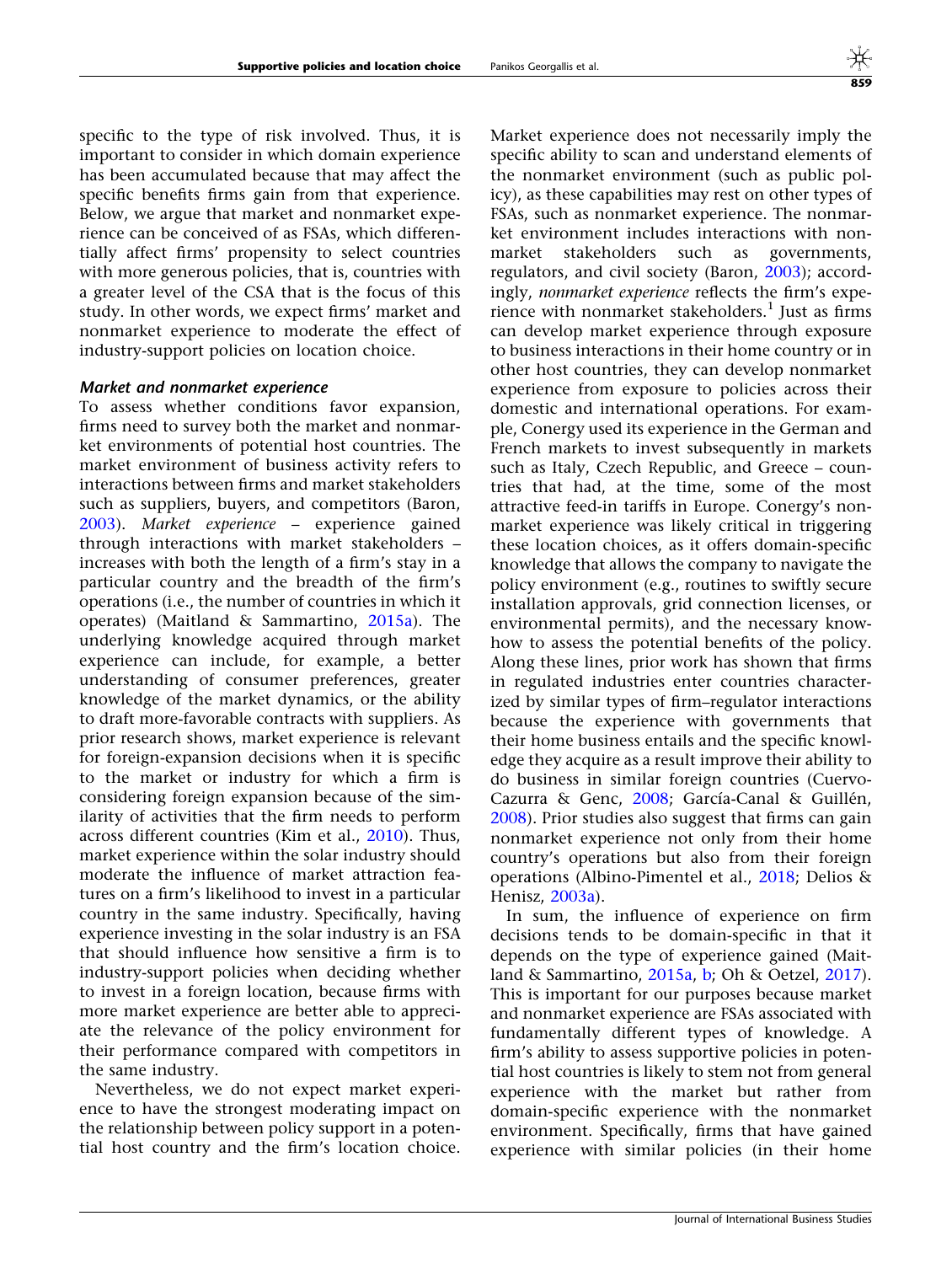country or in other host countries where they operate) develop knowledge that increases their ability to evaluate the implications of such policies for their business and that, in turn, renders them more responsive to similar policies in foreign countries. Thus, nonmarket experience should positively moderate the impact of industry-support policies on location choice. Having gained a better understanding of supportive policy from prior experience, a firm is likely to incorporate the policy environment more centrally in its evaluations of different locations. Moreover, firms with relevant nonmarket experience may also have developed better routines to apply for and obtain the benefits from industrial policies in a timely manner, which increases the perceived rent-generating capacity the firm can expect from investing in a location with such a CSA. Thus, firms' propensity to engage in jurisdiction shopping may rely more on nonmarket, rather than market experience. Formally, we put forth the following:

Hypothesis 2: Nonmarket experience positively moderates the impact of industry-support policy on the likelihood that a firm will choose to invest in a particular country.

Hypothesis 3: The moderating impact of nonmarket experience on the relationship between industry-support policy and location choice is stronger than the moderating impact of market experience.

#### Adverse experience

While the previous section established the importance of domain-specific experience, it is also important to consider the nature of that experience. In addition to the existence of a supportive policy environment in the host country, changes in policy conditions may also trigger a search for opportunities to invest abroad and influence location choice. Despite the opportunities afforded by supportive policies, dependence on such policies also creates uncertainty for prospective entrants (Dutt & Joseph, [2019;](#page-23-0) Georgallis & Durand, [2017\)](#page-23-0). The case of solar energy policies illustrates this point. While policies such as feed-in tariffs were highly successful in bringing solar technology to the market, in some cases they were ''too successful" in attracting investment: the number of investments escalated the costs of keeping the policies in place (del Rio & Mir-Artigues, [2014\)](#page-23-0). This trend, along with the decreased costs of solar technology,

led some European governments to lessen or even abolish their support for the industry. Such changes inevitably created an adverse experience for some firms, potentially affecting whether they engage in jurisdiction shopping for future investment locations. Adverse experience is particularly relevant for firms considering investments in countries with similar policy incentive schemes.

Prior work would suggest that firms facing a more adverse nonmarket environment are likely to seek opportunities in other countries. For example, firms are more likely to enter another geographic region when they face extreme rivalry in the places where they operate (Fuentelsaz, Gomez, & Polo, [2002\)](#page-23-0) or when they need to "escape" adverse institutional constraints (Witt & Lewin, [2007](#page-25-0)). Anecdotal evidence from the solar energy industry supports this idea; for instance, feed-in-tariff cuts in Spain were characterized by industry insiders as "chaotic" (García-Castrillón, [2016](#page-23-0)), and several companies that had experienced them – such as the Spanish solar company FPV and the Italian OPDE group – began to turn their attention to neighboring countries (Price, [2011](#page-24-0)). Generally, firms that have recently experienced policy adversity, such as a repeal or substantial reduction in the level of policy support offered in their home or host countries, are likely to seek opportunities elsewhere.

Yet, we expect the pattern of location choice that these firms exhibit to be quite different from that of other firms. In general, firms prefer to invest in locations where the government is committed to the policies and rules it initiates (Henisz, [2000;](#page-23-0) Holburn & Zelner, [2010;](#page-23-0) Murtha & Lenway, [1994;](#page-24-0) Spencer et al., [2005\)](#page-25-0). Exposure to detrimental policy changes may affect the perspective of firms on the stability and credibility of the policies, and, in turn, their future investments. Just as individuals avoid risky situations in the aftermath of negative experience (Sitkin & Weingart, [1995\)](#page-25-0), firms can develop a disbelief in and even avoidance of policies that they associate with adverse conditions, even if those policies are generally supportive. We posit that as firms experience adversity due to discontinuous changes in the nonmarket (policy) environment, they become less attracted to those same policies in other foreign markets. They may become especially skeptical of those countries that offer very generous policy support, considering those institutional conditions unsustainable and therefore risky. In other words, we argue that firms with greater adverse experience may conceive of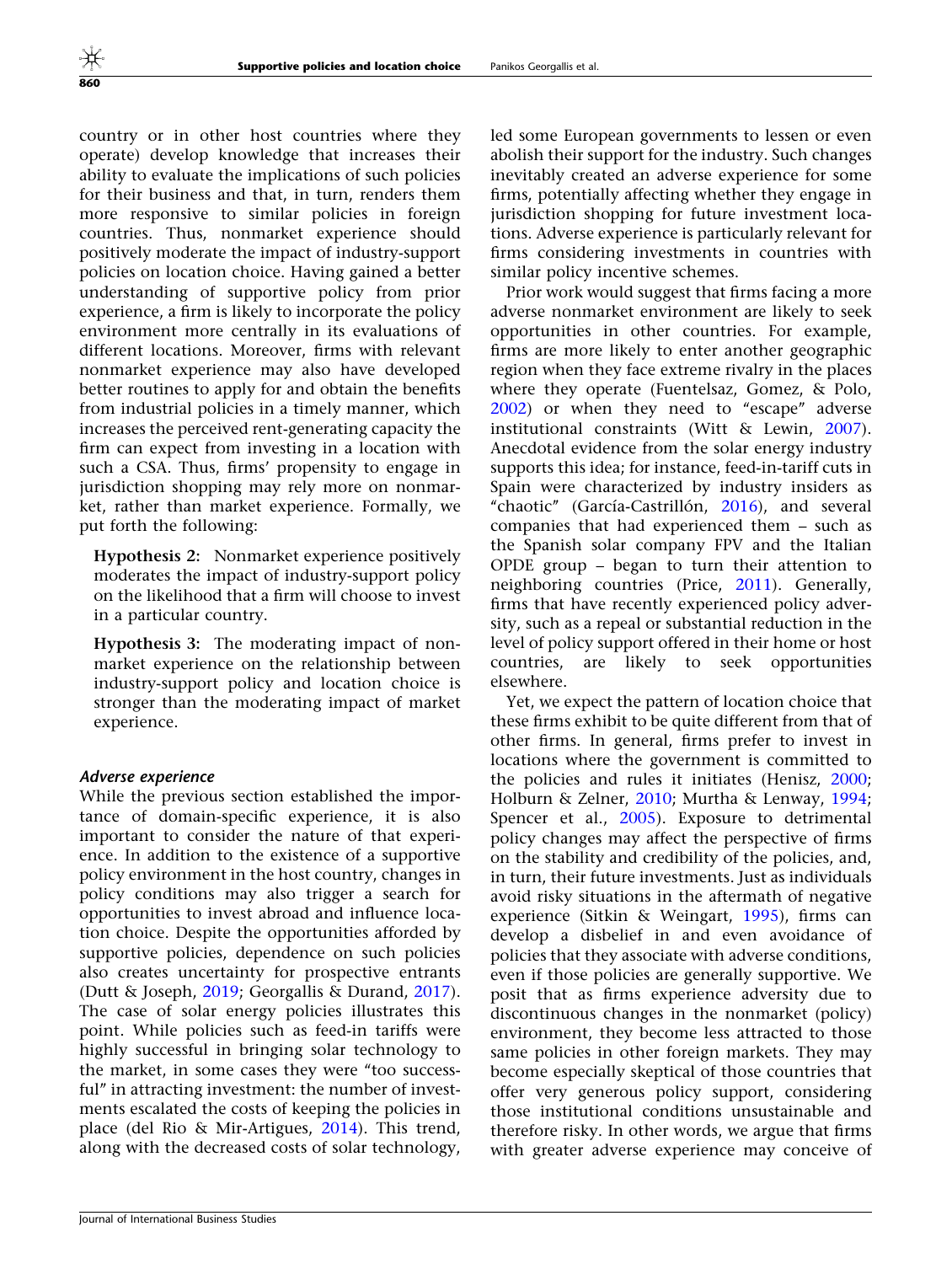industry-supportive policies not as a CSA but as a country-specific disadvantage that deters them from investing in countries with more generous policies. We thus expect that, contrary to the general pattern predicted above, firms with greater adverse nonmarket experience will be less attracted to the countries with the most generous policy support when making their international location choices. Therefore, we propose the following moderating effect:

Hypothesis 4: Adverse nonmarket experience negatively moderates the impact of industrysupport policy on the likelihood that a firm will choose to invest in a particular country.

#### DATA AND METHOD

We test our hypotheses on a sample of foreign greenfield investments in the solar energy industry made by firms originating from one of the current members of the EU and into other EU countries during the period 2004–2013. We chose to focus on investments within the EU for two reasons. The first is due to the availability of high-quality data on policies and on firm market, nonmarket, and adverse experience. Because most EU governments relied on the same type of policy to promote the solar energy industry, the feed-in tariff (FiT), this setting offers a "natural laboratory" with "comparable cross-country data'' on FiT policies (Georgallis et al., [2019:](#page-23-0) 16), enabling us to measure and study the effects of the nonmarket experience of firms on their international strategies. Furthermore, several EU countries have long relied on FiT policies, which helps us ensure that firms accumulate different types of nonmarket experience, including adverse experience, associated with such policies. Finally, and importantly, even though most EU countries used FiT policies to support solar energy, these policies varied markedly in their generosity across both time and national contexts. Thus, the EU solar energy industry setting offers variation on our main independent variables, which capture the generosity of potential host countries' policies and the experience firms have gained from their prior exposure to this aspect of the nonmarket environment.

Second, beyond the benefits for our research design, this setting allows us to test our theory in a context with substantial practical relevance. Our observation period, which marks the proliferation of FiT policies across the EU (Georgallis et al., [2019\)](#page-23-0), was characterized by exponential market growth. The size of the EU solar energy market grew by more than 4000 percent from 2004 to 2013, reflecting the well-documented importance of FiT policies for this setting (Georgallis & Durand, [2017;](#page-23-0) Hoppmann et al., [2013;](#page-24-0) Peters et al., [2012\)](#page-24-0).<sup>2</sup> Moreover, the European market was the leading region for solar photovoltaic panels during this period in terms of cumulative installed capacity, and it accounted for more than half the world's annual installations except for the last year, when other markets such as China began to emerge as key players (Lins, Williamson, Leitner, & Teske, [2014](#page-24-0)). In sum, largely driven by FiT policies, the EU was historically the main market for solar energy.<sup>3</sup> Furthermore, this industry is key for mitigating climate change, one of the most urgent challenges of our times (Jones et al., [2019\)](#page-24-0), and realizing the transition from brown to green energy has been one of the main motivations for the deployment of FiT policies (Gawel et al., [2014](#page-23-0)).

We use data on greenfield investments from the Financial Times (FT) fDiMarkets database, which includes information on greenfield projects by firms across all countries in the globe and has been used in a series of recent research papers in management and international business (e.g., Albino-Pimentel et al., [2018](#page-22-0); Duanmu, [2014](#page-23-0)). Our sample includes 202 greenfield investments in the solar energy industry carried out by 89 firms and corresponding to 5,454 investment choices in EU countries over the 2004–2013 period. Unless otherwise stated, all predictor variables were measured one year prior to the focal investment year to avoid issues related to simultaneity or reverse causality.

#### Dependent Variable

Our dependent variable, location choice, is binary and equals 1 if a firm chooses a specific host country for an investment in the focal year, and 0 otherwise. We considered all 28 current members of the EU as potential targets for an investment. Accordingly, for each investment made, we created a set of 27 potential foreign locations (all EU member countries except the firm's home country). That is, for each investment in our data, we built a choice set of all other EU countries in which the focal firm did not make an investment, and assigned a value of 0 for the dependent variable in these cases. Following this approach, each observation reflects a possible location choice based on the 202 investments in our dataset. After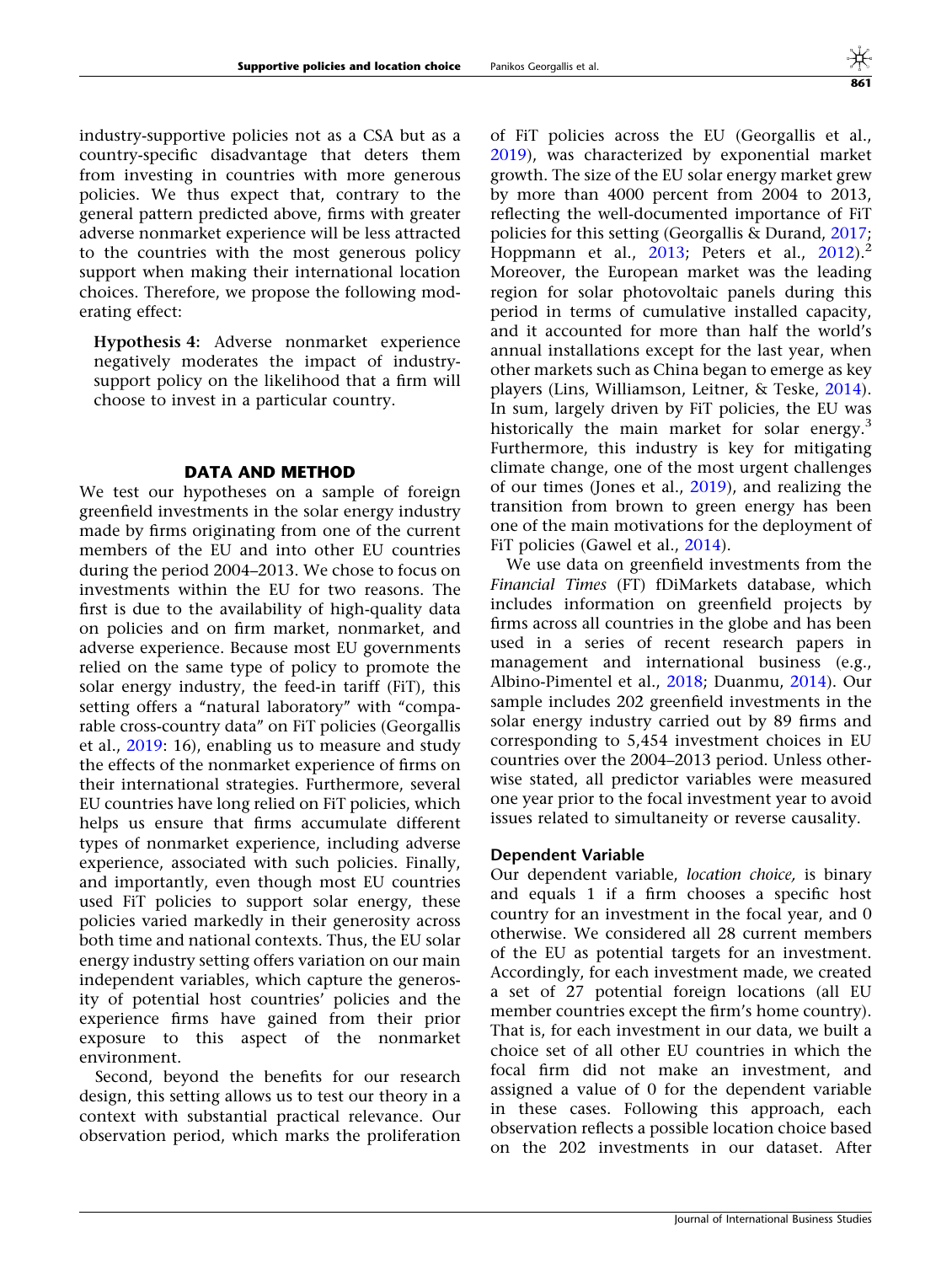accounting for missing data, our final sample includes 5,451 observations.

#### Independent Variables

To test H1, we created the variable host-country FiT policy generosity, a continuous variable that measures the average price (in  $E/KWh$ ) of the FiT offered by a potential host country. This variable captures variation in the generosity of the policy across potential host countries; the higher the FiT price, the more attractive the policy (Georgallis & Durand, [2017\)](#page-23-0). As discussed above, we focused on feedin tariffs because prior research has documented that they were the key policy instrument used to generate a market in this setting (Georgallis & Durand, [2017;](#page-23-0) Hoppmann et al., [2013;](#page-24-0) Peters et al., [2012\)](#page-24-0), and their prevalence offered the opportunity to use comparable and high-quality data across countries (Georgallis et al., [2019\)](#page-23-0). Based on our prediction in H1, we expect that higher levels of host-country FiT policy generosity should positively affect a firm's choice of location for an investment. We collected data on FiT policies and then crossreferenced them from a variety of sources, including solar industry reports, industry trade press, the International Energy Agency's Policies and Measures database, and the RES LEGAL Europe website, which covers legislation on support schemes for renewable energy sources.

#### Moderating Variables

We created three variables to test the moderating hypotheses. First, to test H2, we created the variable firm nonmarket experience, a count variable measuring the number of years that a firm has been exposed to FiT policies across all its investments in the solar energy industry, including in its home country and in foreign countries. For each country where the firm had already invested in solar, we counted the number of years when there was a FiT. Then, we summed these across all countries to capture the firm's overall experience with the same type of policy (a FiT policy). We rely on the interaction between host-country FiT policy generosity and firm nonmarket experience to test the moderating role of nonmarket experience on the relationship between supportive policy and location choice (H2). We expect the effect of hostcountry FiT policy generosity to be higher for firms with greater firm nonmarket experience.

Second, to test H3, we created the variable firm market experience, a count variable measuring the number of years a firm has accumulated in solar energy across all its investments. We first counted the number of years a firm has operated in each country where it was active in the solar energy industry, including its home country. Then, we summed these across all countries. We assume that by investing longer in a larger number of countries in a given industry, firms develop experience in addressing market stakeholders, including competitors, suppliers, and buyers, in that industry. Based on H3, we expect the interaction of firm market experience and host-country FiT policy generosity to have a weaker effect on location choice than the interaction of firm nonmarket experience and hostcountry FiT policy generosity.

Finally, to test H4, we created the variable firm adverse experience, a count variable measuring the number of times a firm has been exposed to a significant negative change in FiT, that is, either a repeal or a substantial reduction (Georgallis & Durand, [2017](#page-23-0)), across all countries in which the firm operated. $4$  We consider that such adverse experience should affect firms' sensitivity to policy support in a different way than simple nonmarket experience. Based on H4, we expect the effect of host-country FiT policy generosity to be negatively moderated for firms with greater firm adverse experience.

#### Control Variables

We controlled for several factors that could influence the choice of host country in our setting. We included the variable peer investments, the cumulative number of investments in the solar industry by firms other than the focal firm in the potential host country before the focal investment. This variable captures potential bandwagon or isomorphic effects on a firm's location choice (Vedula & Matusik, [2017](#page-25-0)), as well as the effects of competition (Hawk, Pacheco-De-Almeida, & Yeung, [2013](#page-23-0)). We used data from the FT fDiMarkets database to calculate this variable. The variable inward FDI (the ratio of inward FDI to the country's GDP in a given year) controls for the overall attractiveness of a potential host country. We used data from the World Bank World Development Indicators to compute this ratio.

Following prior research (Berry, Guillén, & Zhou, [2010;](#page-22-0) Nachum et al., [2008\)](#page-24-0), we controlled for the variable geographic distance, the great circle distance in kilometers between the largest city in the home country and the largest city in the potential host country. Data for this variable were obtained from the Centre d'Etudes Prospectives et d'Informations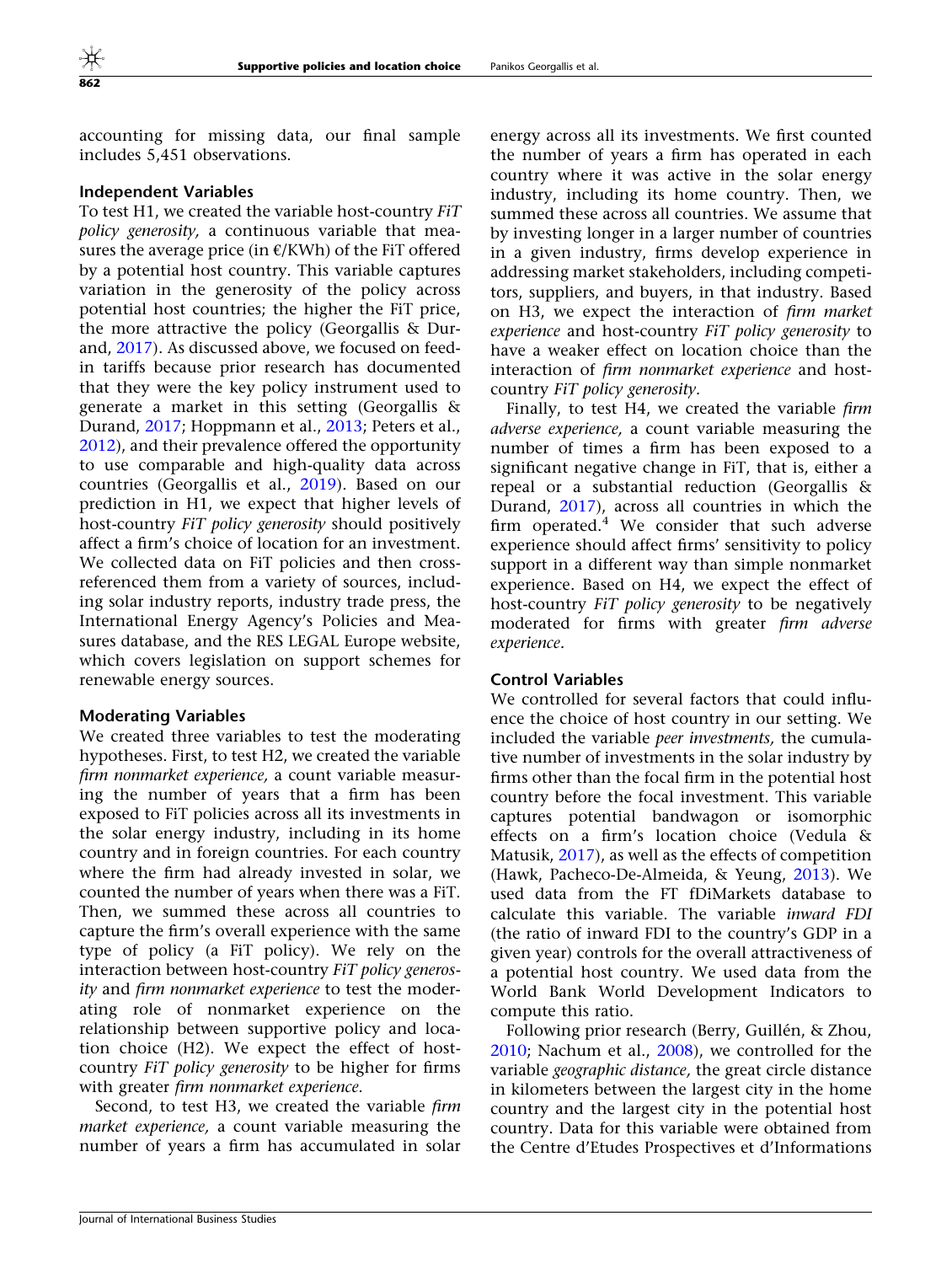Internationales (CEPII). To account for the institutional distance between a firm's home country and a potential host country, we first classified each member country of the EU according to whether their economic system is highly liberal or highly coordinated, or neither (Jackson & Deeg, [2008;](#page-24-0) Vasudeva, [2009](#page-25-0)). We then created the variable institutional distance, equal to 1 when a firm's home country's type of economic system differs from that of a potential host country, and 0 otherwise. We also included a set of dummy variables identifying countries with specific institutional features that might affect their attractiveness as a location for investments in the solar energy industry. The dummy PIGS receives the value 1 when the potential host country is either Portugal, or Italy, or Greece, or Spain, countries whose institutions are considerably weaker than those of other EU countries (Kickert, [2011](#page-24-0)). The dummy variable EE country is equal to 1 when the potential host country is in Eastern Europe, a set of countries that are more likely to differ institutionally relative to the home countries of the major investors from the EU (Bevan, Estrin, & Meyer, [2004;](#page-22-0) Dikova & Van Witteloostuijn, [2007](#page-23-0)). Finally, we included the dummy variables high corporatism and high liberalism, equal to 1 when the potential host country is characterized by high corporatism or high liberalism, respectively, and 0 otherwise.

In addition, we controlled for several additional host-country features that can affect a firm's location choice. The variable host country political uncertainty captures how easy it is for top political authorities in a host country to arbitrarily change policies. We used a continuous variable, the reverse of the political constraints measure drawn from the POLCONV dataset, to compute this variable (Henisz, [2000](#page-23-0)). The variable host country's ease of doing business measures the lack of barriers to opening a new business in a given host country and year. Data for this variable were drawn from the Heritage Foundation Economic Freedom index.

Because countries differ in their available solar resources and in how developed their solar energy market is, we included three variables specific to this setting. First, as a firm's location choice might be driven by local market-seeking goals, we controlled for solar energy growth using the 4-year compound annual growth rate in demand for solar cells in a given host country (Durand & Georgallis, [2018;](#page-23-0) Henderson & Cool, [2003\)](#page-23-0). Second, to control for the presence of a strong upstream production cluster that could affect a firm's location decision

(Grøgaard, Gioia, & Benito, [2013](#page-23-0)), we included total solar cell production, to capture the total combined production (in MW) of all solar photovoltaic cell producers in a potential host country in a given year. Third, to further capture potential *resource*seeking drivers of a firm's location choice, we included the variable potential solar energy, the total potential solar energy that can be generated in a given host country per year (in MWh/year).

The variable economic growth captures the change in a given host country's gross domestic product (in billion USD) in a given year. Countries exhibiting higher economic growth are more attractive to foreign investors, as they show better prospects for business expansion (Blonigen, [2005](#page-22-0)). We used World Bank data to measure this variable. Moreover, the variable environmental values captures the extent to which citizens in a potential host country care about the environment and thus potential latent preferences for sustainable markets (Georgallis & Lee, [2020](#page-23-0)). This variable is based on a question from the World Values Survey, which asks citizens whether they agree with giving part of their income for the environment. We used the percentage of respondents answering "Agree" to obtain our measure (Jones, Malesios, & Botetzagias, [2009](#page-24-0)) and extrapolated missing values for the years when a survey was not conducted (York & Lenox, [2014\)](#page-25-0).

Finally, we controlled for other policies that might also provide support for investments in the solar industry in a potential host country and that can act as partial substitutes for FiT policies. We measured other solar energy regulations as a combination of tax incentives, direct financial subsidies, quota obligations, and tender systems. Because there was little variation across each of these policy types, we followed recent research (Georgallis et al., [2019\)](#page-23-0) and grouped them as a binary variable equal to 1 when at least one of these policies is in place at a given host country and year, and 0 otherwise.

#### Empirical Approach

Our empirical analysis is designed to assess how FiT policies and firm nonmarket, market, and adverse experience affect location choice. Our unit of analysis is thus the firm-investment-year, so that each investment made by a firm in a given year is compared with all EU country options the firm could have chosen as a location instead. We followed prior literature on firm international location choice and used the conditional logit approach to model this choice (Alcacer & Chung,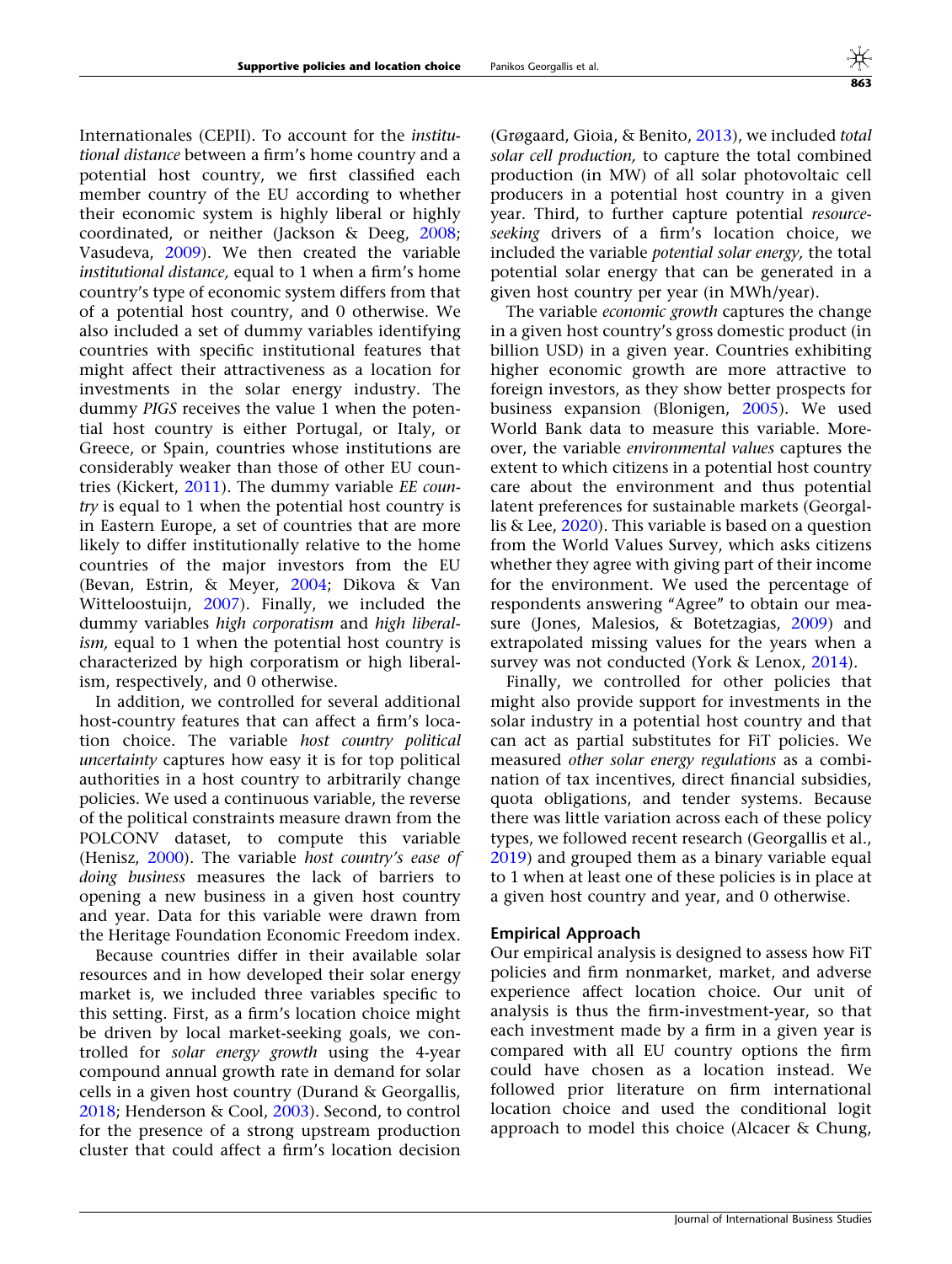[2007;](#page-22-0) McFadden, [1974](#page-24-0); Nachum et al., [2008](#page-24-0); Shaver & Flyer, [2000\)](#page-25-0).

Since location choice depends on both the attributes of the candidate countries that a firm could choose to locate an investment and on firmspecific characteristics (such as FSAs that can be used abroad), the conditional logit approach is advantageous because it examines firms' choice between candidate locations conditional on the choice to make an investment abroad (Belderbos et al., [2011;](#page-22-0) Nachum et al., [2008\)](#page-24-0). It is thus the preferred model in location choice research because conditioning on the investment choice offers two benefits. First, it allows the researcher to focus precisely on how host-country attributes, such as policy conditions in our case, affect the location decision. Second, the setup of the model is conceptually equivalent to a model that includes both firm and firm-year (investment) fixed effects, so it does not require controlling for firm attributes because those do not vary across potential locations in the same year (Belderbos et al., [2011\)](#page-22-0). The model allows us to indirectly control for unobserved firm attributes and to focus on those firm-specific characteristics that we use in our theorizing through interactions between these firm characteristics and those of the potential location. Thus, consistent with prior research (e.g., Nachum et al., [2008](#page-24-0)), we used interactions between different types of firm experience and the host country's FiT policy generosity to test the moderating hypotheses regarding these firm-level variables.

#### RESULTS

Table [1](#page-13-0) shows descriptive statistics and pairwise correlations between the variables included in our analysis. Several variables in our models exhibit substantial variance across the observations in our analysis. For instance, the variable host-country FiT policy generosity varies from 0 to 0.67 with an average of 0.21, suggesting that policy support for the solar energy industry is indeed a factor that differentiates countries in the EU as potential targets for investments during our period of analysis. We also observe substantial firm heterogeneity for nonmarket, market, and adverse experience. The level of correlation between these variables is not very high, which suggests that firms also differ in the type of experience they develop over time. Finally, with nearly all pairwise correlations below 0.4, the correlations between the variables in our analysis do not cause concern (Kennedy, [2003\)](#page-24-0).

Firms appear to choose their investment locations across a large range of EU countries. As Fig. [1](#page-14-0) shows, EU countries vary markedly in the number of foreign solar energy investments received during our period of analysis. In the map, countries that received more investments are represented in darker shading. That is, countries shaded in light gray received a small percentage of the investments in our setting, and those shaded in black received the highest percentage of investments. The map shows that countries with large solar resources, such as those located in Southern Europe and the Balkan Peninsula, received a large proportion of foreign investments; but so did France (9.6%) and the UK (11%), countries with average or low levels of solar radiation. Somewhat surprisingly, Germany – the largest solar market for most of our observation period – is not among the countries receiving the greatest proportion of international investments.<sup>5</sup> Overall, the pattern of investments suggests that the choice of country for foreign investment in the solar energy industry is not straightforward; further investigation is needed to understand the underlying mechanisms driving firms' investment location decisions in this industry.

Anecdotal evidence from industry press offers preliminary support for the idea of jurisdiction shopping and the allure of feed-in tariffs in particular. Several countries were reportedly considered more attractive for investors following the introduction of such policies, and in one interview the Chief Technology Officer of the renewable energy company REC went so far as to say that ''the solar market is getting so international that if any country pays a little more attractive feed-in tariff, it will get all the modules until demand is satisfied there'' (Schmela, [2008:](#page-24-0) 53). The role of nonmarket experience also appears important. Following the announcement of a new feed-in tariff in the Czech Republic, an executive from Sharp predicted a ''wave of investors from Western Europe that are familiar with the subsidy regulations of the feed-in law" (Köpke,  $2006: 27$  $2006: 27$ ). And, alluding to the role of adverse experience, investors and lenders began "asking more questions about the risks" in the aftermath of feed-in-tariff cuts in major markets such as Germany and Spain (Hering, [2009:](#page-23-0) 53). As we discuss next, similar dynamics are borne out by the data.

Table [2](#page-15-0) reports results of the conditional logit models we ran to test H1 through H4. Model 1 includes only control variables. Model 2 adds the variable FiT policy generosity to test H1. Model 3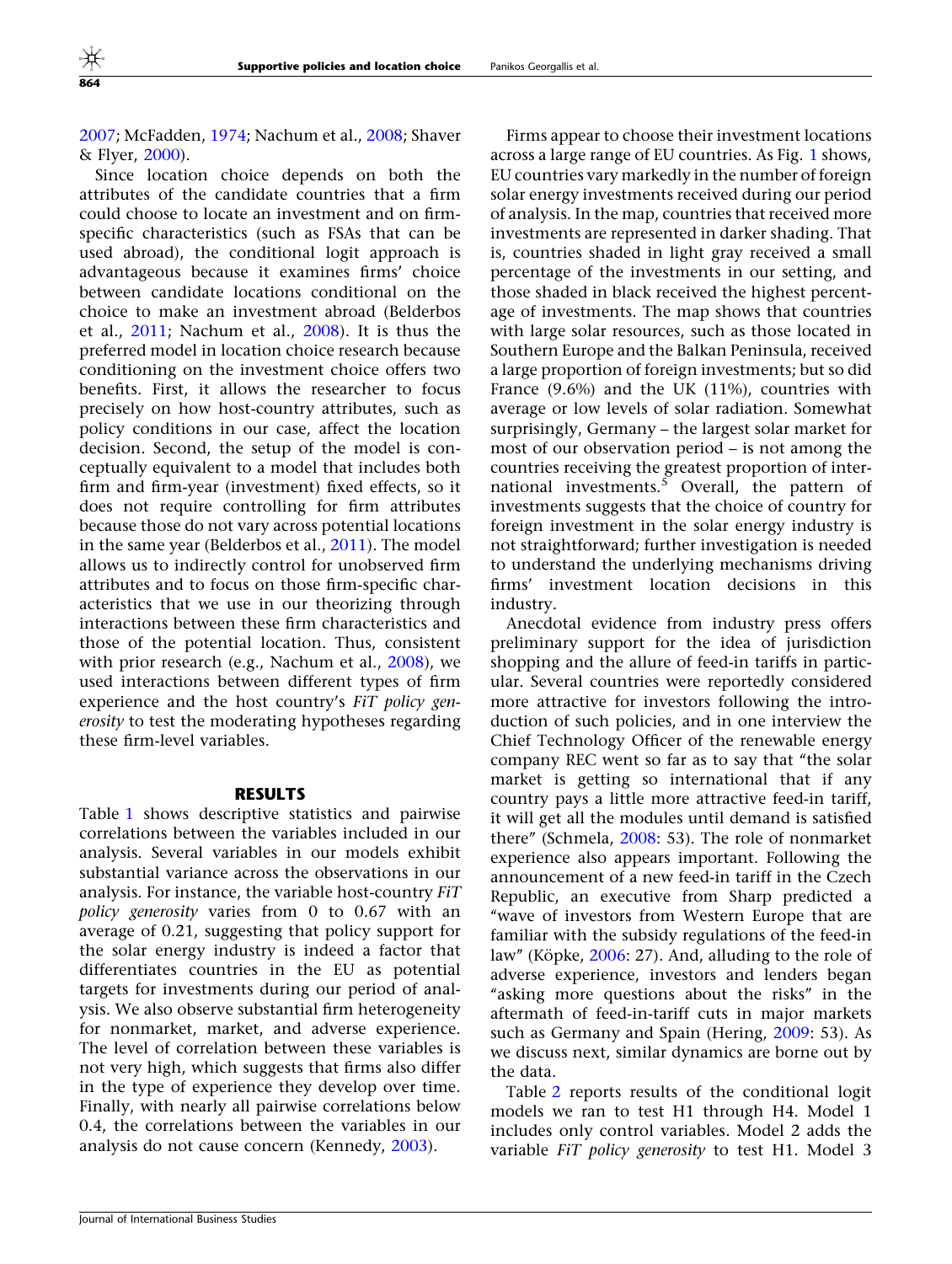<span id="page-13-0"></span>

|  |  |  |  |  | Table 1 Descriptive statistics and pairwise correlations |
|--|--|--|--|--|----------------------------------------------------------|
|--|--|--|--|--|----------------------------------------------------------|

| Variables                           | (1)     | (2)     | (3)     | (4)     | (5)     | (6)     | (7)      | (8)     | (9)     | (10)            | (11)    |
|-------------------------------------|---------|---------|---------|---------|---------|---------|----------|---------|---------|-----------------|---------|
| (1) Location choice                 | 1.00    |         |         |         |         |         |          |         |         |                 |         |
| (2) FiT policy generosity           | 0.12    | 1.00    |         |         |         |         |          |         |         |                 |         |
| (3) Firm nonmarket                  | 0.00    | $-0.02$ | 1.00    |         |         |         |          |         |         |                 |         |
| experience                          |         |         |         |         |         |         |          |         |         |                 |         |
| (4) Firm market experience          | 0.00    | 0.01    | 0.50    | 1.00    |         |         |          |         |         |                 |         |
| (5) Firm adverse                    | 0.00    | $-0.02$ | 0.39    | 0.66    | 1.00    |         |          |         |         |                 |         |
| experience                          |         |         |         |         |         |         |          |         |         |                 |         |
| (6) Peer investments                | 0.32    | 0.06    | 0.01    | 0.00    | 0.00    | 1.00    |          |         |         |                 |         |
| (7) Inward FDI                      | $-0.06$ | $-0.07$ | $-0.02$ | $-0.07$ | $-0.11$ | $-0.08$ | 1.00     |         |         |                 |         |
| (8) Geographic distance             | $-0.04$ | $-0.08$ | $-0.16$ | $-0.06$ | $-0.05$ | $-0.03$ | $-0.03$  | 1.00    |         |                 |         |
| (9) Institutional distance          | 0.02    | $-0.12$ | 0.07    | $-0.01$ | $-0.06$ | 0.02    | 0.03     | $-0.22$ | 1.00    |                 |         |
| (10) Political uncertainty          | 0.01    | 0.02    | 0.01    | 0.02    | 0.04    | $-0.03$ | 0.04     | 0.18    | 0.01    | 1.00            |         |
| (11) Easiness of doing              | $-0.08$ | $-0.30$ | 0.01    | 0.06    | 0.11    | $-0.17$ | 0.18     | $-0.17$ | 0.25    | $-0.24$         | 1.00    |
| business                            |         |         |         |         |         |         |          |         |         |                 |         |
| $(12)$ PIGS                         | 0.21    | 0.29    | 0.00    | 0.00    | $-0.00$ | 0.34    | $-0.14$  | 0.04    | $-0.10$ | $-0.02$         | $-0.21$ |
| (13) Eastern Europe                 | $-0.07$ | 0.03    | 0.00    | 0.00    | $-0.00$ | $-0.14$ | 0.00     | 0.12    | $-0.19$ | 0.34            | $-0.36$ |
| (14) High corporatism               | $-0.05$ | 0.05    | 0.00    | 0.00    | $-0.00$ | $-0.12$ | $-0.13$  | $-0.15$ | 0.04    | $-0.11$         | 0.20    |
| (15) High liberalism                | 0.00    | $-0.21$ | 0.00    | 0.00    | $-0.00$ | 0.07    | 0.07     | $-0.18$ | 0.52    | 0.05            | 0.44    |
| (16) Solar energy growth            | 0.13    | 0.30    | $-0.01$ | 0.07    | 0.07    | 0.12    | $-0.13$  | $-0.05$ | $-0.07$ | 0.17            | $-0.12$ |
| (17) Potential solar energy         | 0.20    | 0.03    | 0.00    | 0.00    | $-0.00$ | 0.37    | $-0.19$  | $-0.08$ | $-0.08$ | $-0.28$         | $-0.23$ |
| (18) Total solar cell               | 0.00    | 0.11    | 0.00    | 0.03    | 0.03    | 0.00    | $-0.09$  | $-0.14$ | 0.01    | $-0.27$         | 0.14    |
| production                          |         |         |         |         |         |         |          |         |         |                 |         |
| (19) Economic growth                | 0.06    | 0.14    | $-0.02$ | $-0.23$ | $-0.23$ | 0.11    | 0.03     | $-0.03$ | 0.02    | $-0.07$         | $-0.03$ |
| (20) Environmental values           | 0.08    | 0.11    | 0.00    | $-0.03$ | $-0.03$ | 0.11    | 0.05     | 0.07    | $-0.12$ | 0.35            | $-0.27$ |
| (21) Other solar energy             | 0.04    | $-0.06$ | 0.00    | 0.12    | 0.12    | 0.05    | 0.02     | $-0.13$ | 0.08    | 0.04            | $-0.01$ |
| regulations                         |         |         |         |         |         |         |          |         |         |                 |         |
| Mean                                | 0.04    | 0.21    | 7.57    | 1.01    | 0.92    | 13.79   | 6.29     | 1341.61 | 0.05    | 0.24            | 74.38   |
| Std. Dev.                           | 0.19    | 0.18    | 5.86    | 2.16    | 1.28    | 31.87   | 12.01    | 740.48  | 0.22    | 0.07            | 12.62   |
| Min.                                | 0.00    | 0.00    | 0.00    | 0.00    | 0.00    | 0.00    | $-55.07$ | 59.62   | 0.00    | 0.11            | 30.00   |
| Max.                                | 1.00    | 0.67    | 26.00   | 18.00   | 8.00    | 270.00  | 76.33    | 3766.31 | 1.00    | 0.66            | 95.00   |
| Variables                           |         | (12)    | (13)    | (14)    | (15)    | (16)    | (17)     | (18)    | (19)    | (20)            | (21)    |
| (1) Location choice                 |         |         |         |         |         |         |          |         |         |                 |         |
| (2) FiT policy generosity           |         |         |         |         |         |         |          |         |         |                 |         |
| (3) Firm nonmarket experience       |         |         |         |         |         |         |          |         |         |                 |         |
| (4) Firm market experience          |         |         |         |         |         |         |          |         |         |                 |         |
| (5) Firm adverse experience         |         |         |         |         |         |         |          |         |         |                 |         |
| (6) Peer investments                |         |         |         |         |         |         |          |         |         |                 |         |
| (7) Inward FDI                      |         |         |         |         |         |         |          |         |         |                 |         |
| (8) Geographic distance             |         |         |         |         |         |         |          |         |         |                 |         |
| (9) Institutional distance          |         |         |         |         |         |         |          |         |         |                 |         |
| (10) Political uncertainty          |         |         |         |         |         |         |          |         |         |                 |         |
| (11) Easiness of doing business     |         |         |         |         |         |         |          |         |         |                 |         |
| $(12)$ PIGS                         |         | 1.00    |         |         |         |         |          |         |         |                 |         |
| (13) Eastern Europe                 |         | $-0.35$ | 1.00    |         |         |         |          |         |         |                 |         |
| (14) High corporatism               |         | $-0.15$ | $-0.29$ | 1.00    |         |         |          |         |         |                 |         |
| (15) High liberalism                |         | $-0.15$ | $-0.29$ | $-0.13$ | 1.00    |         |          |         |         |                 |         |
| (16) Solar energy growth            |         | 0.08    | 0.15    | $-0.03$ | $-0.07$ | 1.00    |          |         |         |                 |         |
| (17) Potential solar energy         |         | 0.42    | $-0.30$ | $-0.04$ | $-0.14$ | 0.01    | 1.00     |         |         |                 |         |
| (18) Total solar cell production    |         | $-0.02$ | $-0.18$ | 0.49    | $-0.06$ | $-0.04$ | 0.21     | 1.00    |         |                 |         |
| (19) Economic growth                |         | 0.00    | $-0.06$ | 0.07    | 0.00    | 0.00    | 0.12     | 0.02    |         | 1.00            |         |
| (20) Environmental values           |         | 0.20    | 0.09    | $-0.22$ | $-0.20$ | 0.10    | $-0.16$  | $-0.32$ |         | $-0.07$<br>1.00 |         |
| (21) Other solar energy regulations |         | $-0.17$ | $-0.12$ | $-0.29$ | 0.23    | 0.11    | 0.19     | $-0.25$ |         | $-0.01$<br>0.05 | 1.00    |
| Mean                                |         | 0.15    | 0.41    | 0.11    | 0.11    | 68.65   | 328.00   | 73.10   |         | 0.58<br>12.63   | 0.71    |
| Std. Dev.                           |         | 0.36    | 0.49    | 0.31    | 0.31    | 131.95  | 348.00   | 329.76  |         | 95.40<br>0.13   | 0.46    |

 $\frac{4}{100}$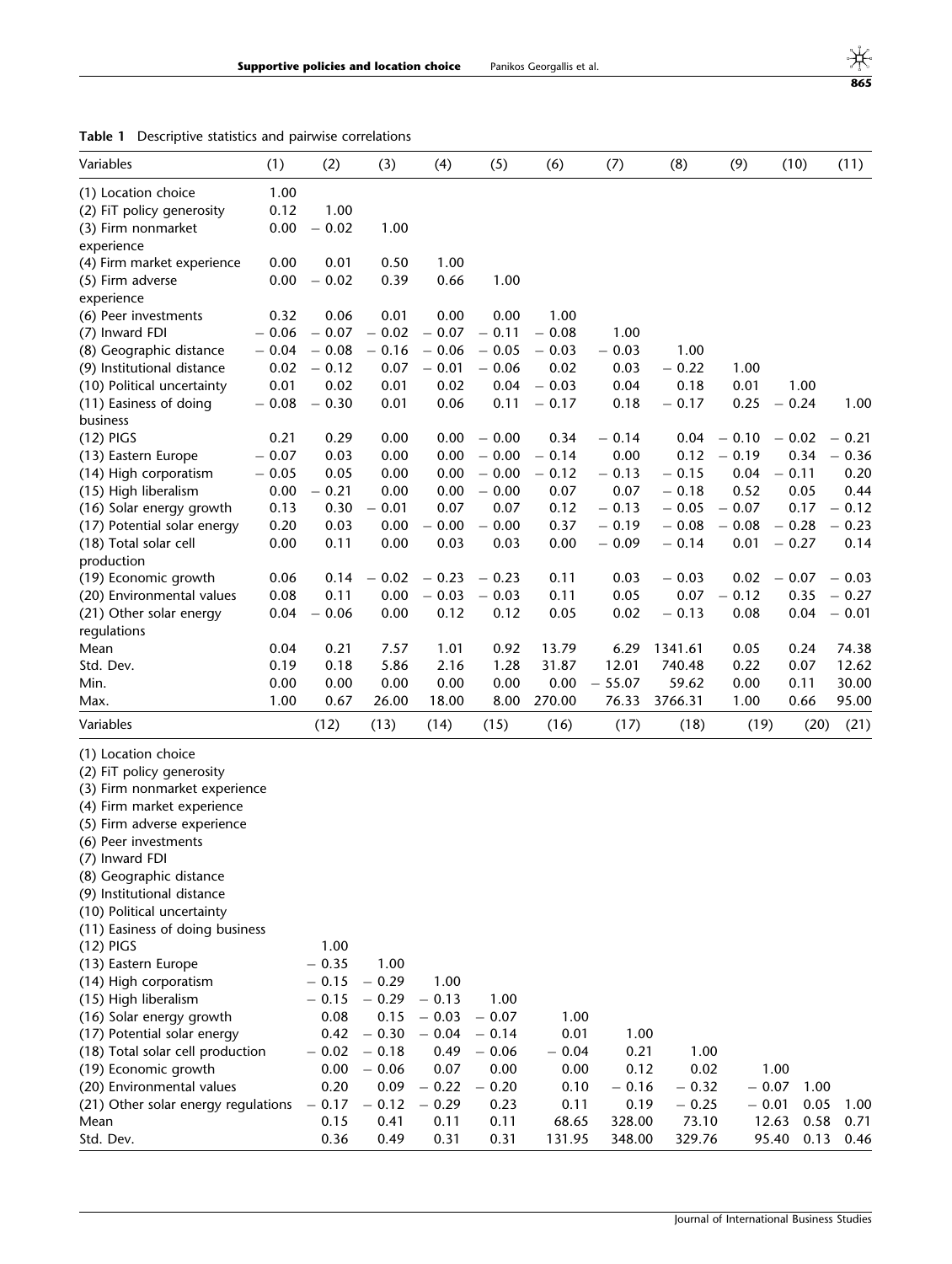Table 1 (Continued)

| Variables |      |      | (14) | (15) | (16)            | (17) | (18)            | (19)                              | (20) | (21) |
|-----------|------|------|------|------|-----------------|------|-----------------|-----------------------------------|------|------|
| Min.      | 0.00 | 0.00 | 0.00 |      | $0.00 - 100.00$ |      |                 | $4.48$ $0.00$ $-465.07$ 0.32 0.00 |      |      |
| Max.      | 0.00 | 00.1 | 1.00 | 1.00 | 1060.67         |      | 1380.00 2558.10 | 421.06  0.84                      |      | 1.00 |



Fig. 1 Geographic distribution of foreign greenfield investments in solar energy in the EU

adds the interaction of FiT policy generosity and firm nonmarket experience to test H2. Model 4 adds the interaction of FiT policy generosity and firm market experience to provide the necessary estimates to test H3. Model 5 includes the interaction of FiT policy generosity and firm adverse experience to test H4. Finally, model 6 includes all interactions.

The table reveals overall support for our predictions. Model 2 shows evidence of jurisdiction shopping (i.e., firms seem to prefer locations with higher levels of feed-in tariffs for solar energy when

<span id="page-14-0"></span>866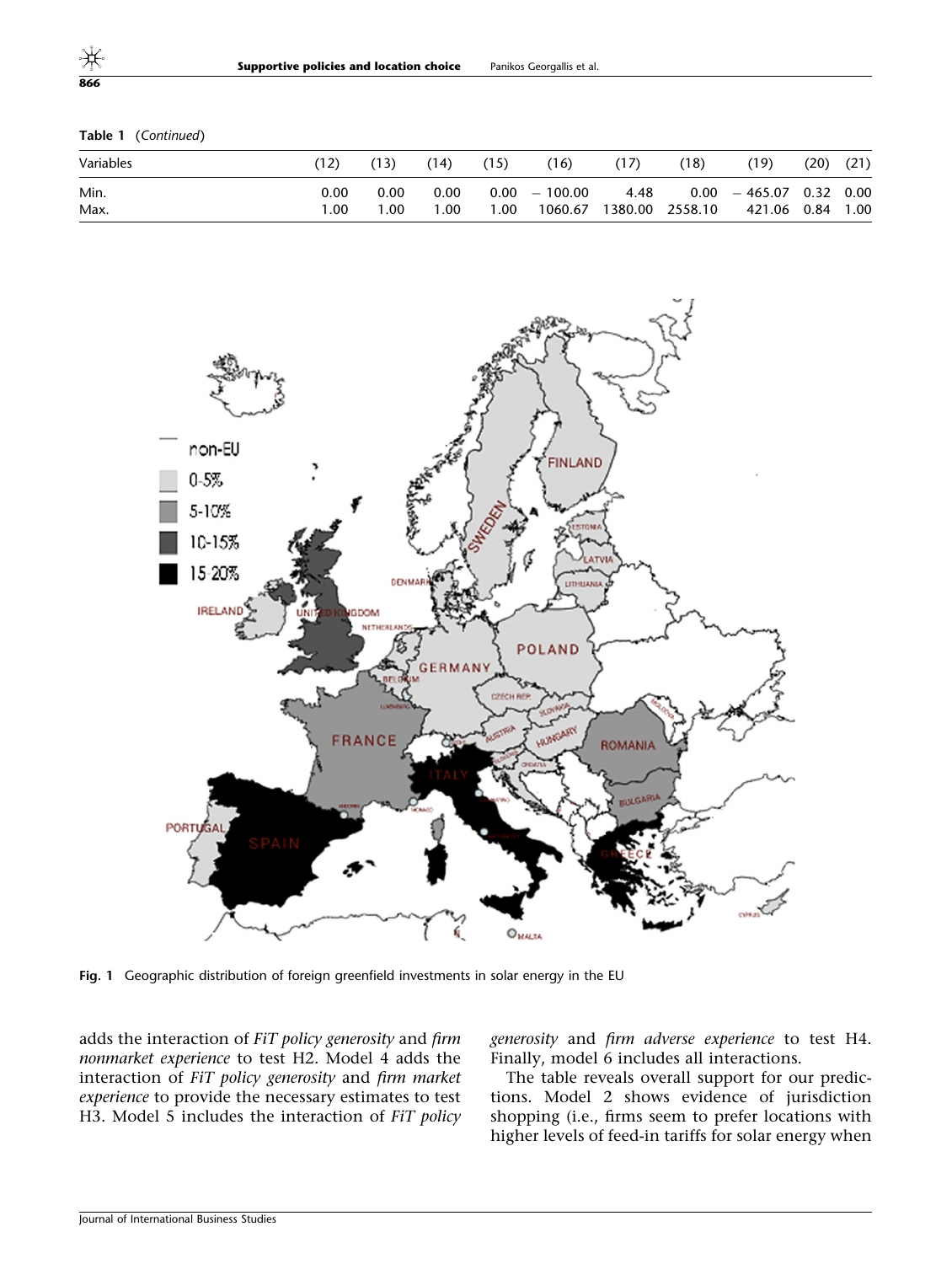<span id="page-15-0"></span>Table 2 Main results

| Variables                              | (1)      | (2)      | (3)      | (4)      | (5)      | (6)      |
|----------------------------------------|----------|----------|----------|----------|----------|----------|
| Peer investments                       | 0.012    | 0.013    | 0.013    | 0.013    | 0.014    | 0.014    |
|                                        | (0.000)  | (0.000)  | (0.000)  | (0.000)  | (0.000)  | (0.001)  |
| Inward FDI                             | $-0.052$ | $-0.056$ | $-0.057$ | $-0.055$ | $-0.055$ | $-0.057$ |
|                                        | (0.001)  | (0.004)  | (0.003)  | (0.005)  | (0.007)  | (0.009)  |
| Geographic distance                    | $-0.000$ | $-0.000$ | $-0.000$ | $-0.000$ | $-0.000$ | $-0.000$ |
|                                        | (0.116)  | (0.391)  | (0.353)  | (0.405)  | (0.455)  | (0.507)  |
| Institutional distance                 | 0.839    | 1.050    | 1.179    | 1.051    | 1.120    | 1.414    |
|                                        | (0.051)  | (0.015)  | (0.006)  | (0.015)  | (0.009)  | (0.001)  |
| Political uncertainty                  | 3.474    | 4.573    | 4.661    | 4.522    | 4.479    | 4.439    |
|                                        | (0.013)  | (0.002)  | (0.002)  | (0.003)  | (0.003)  | (0.004)  |
| Easiness of doing business             | $-0.006$ | 0.016    | 0.015    | 0.017    | 0.018    | 0.017    |
|                                        | (0.565)  | (0.215)  | (0.255)  | (0.210)  | (0.179)  | (0.205)  |
| <b>PIGS</b>                            | 0.609    | 0.109    | 0.118    | 0.098    | 0.060    | 0.043    |
|                                        | (0.062)  | (0.771)  | (0.752)  | (0.796)  | (0.876)  | (0.911)  |
| Eastern Europe                         | 0.653    | 0.901    | 0.859    | 0.891    | 0.894    | 0.844    |
|                                        | (0.095)  | (0.046)  | (0.057)  | (0.049)  | (0.048)  | (0.061)  |
| High corporatism                       | 0.487    | 0.350    | 0.354    | 0.290    | 0.104    | $-0.084$ |
|                                        | (0.468)  | (0.655)  | (0.648)  | (0.713)  | (0.898)  | (0.919)  |
| High liberalism                        | 1.825    | 2.025    | 2.002    | 2.011    | 1.957    | 1.891    |
|                                        | (0.002)  | (0.001)  | (0.002)  | (0.001)  | (0.002)  | (0.003)  |
| Solar energy growth                    | 0.004    | 0.003    | 0.003    | 0.003    | 0.002    | 0.002    |
|                                        | (0.000)  | (0.000)  | (0.000)  | (0.000)  | (0.000)  | (0.000)  |
| Potential solar energy                 | 0.000    | 0.000    | 0.000    | 0.000    | 0.000    | 0.000    |
|                                        | (0.000)  | (0.000)  | (0.000)  | (0.000)  | (0.000)  | (0.000)  |
| Total solar cell production            | 0.000    | 0.000    | 0.000    | 0.000    | 0.000    | 0.000    |
|                                        | (0.247)  | (0.445)  | (0.423)  | (0.417)  | (0.376)  | (0.287)  |
| Economic growth                        | 0.001    | $-0.000$ | $-0.000$ | $-0.000$ | $-0.000$ | $-0.000$ |
|                                        | (0.211)  | (0.703)  | (0.769)  | (0.726)  | (0.784)  | (0.960)  |
| Environmental values                   | 3.691    | 4.228    | 4.324    | 4.238    | 4.122    | 4.272    |
|                                        | (0.004)  | (0.003)  | (0.002)  | (0.003)  | (0.004)  | (0.004)  |
| Other solar energy regulations         | $-0.166$ | $-0.244$ | $-0.244$ | $-0.242$ | $-0.260$ | $-0.252$ |
|                                        | (0.615)  | (0.453)  | (0.455)  | (0.458)  | (0.431)  | (0.453)  |
| FiT policy generosity (FiT)            |          | 4.478    | 2.842    | 4.809    | 5.631    | 3.259    |
|                                        |          | (0.000)  | (0.007)  | (0.000)  | (0.000)  | (0.004)  |
| FiT $\times$ firm nonmarket experience |          |          | 0.210    |          |          | 0.497    |
|                                        |          |          | (0.028)  |          |          | (0.000)  |
| FiT $\times$ firm market experience    |          |          |          | $-0.325$ |          | $-0.188$ |
|                                        |          |          |          | (0.259)  |          | (0.669)  |
| FiT $\times$ adverse experience        |          |          |          |          | $-1.252$ | $-2.325$ |
|                                        |          |          |          |          | (0.030)  | (0.006)  |
| N                                      | 5451     | 5451     | 5451     | 5451     | 5451     | 5451     |
| Pseudo-R <sup>2</sup>                  | 0.340    | 0.367    | 0.371    | 0.368    | 0.371    | 0.382    |

P values in parentheses

choosing a location for foreign investment), as the coefficient of FiT policy generosity is positive and significant ( $\beta = 4.478$ ,  $p = 0.000$ ), providing strong support for H1. Model 3 shows that the interaction of FiT policy generosity and firm nonmarket experience is positive and significant ( $\beta$  = 0.210,  $p$  = 0.028). This provides support for H2, which predicted that nonmarket experience would make firms more sensitive to host-country policies to support solar

energy industry investments. Further, model 4 shows that the interaction of FiT policy generosity and firm market experience is not significant  $(\beta = -0.325, p = 0.259)$ . This provides initial support for H3, which predicted that nonmarket experience should exacerbate the effect of FiT policy generosity more than market experience. To further assess this hypothesis, we re-ran models 2 and 3 using a seemingly unrelated estimation approach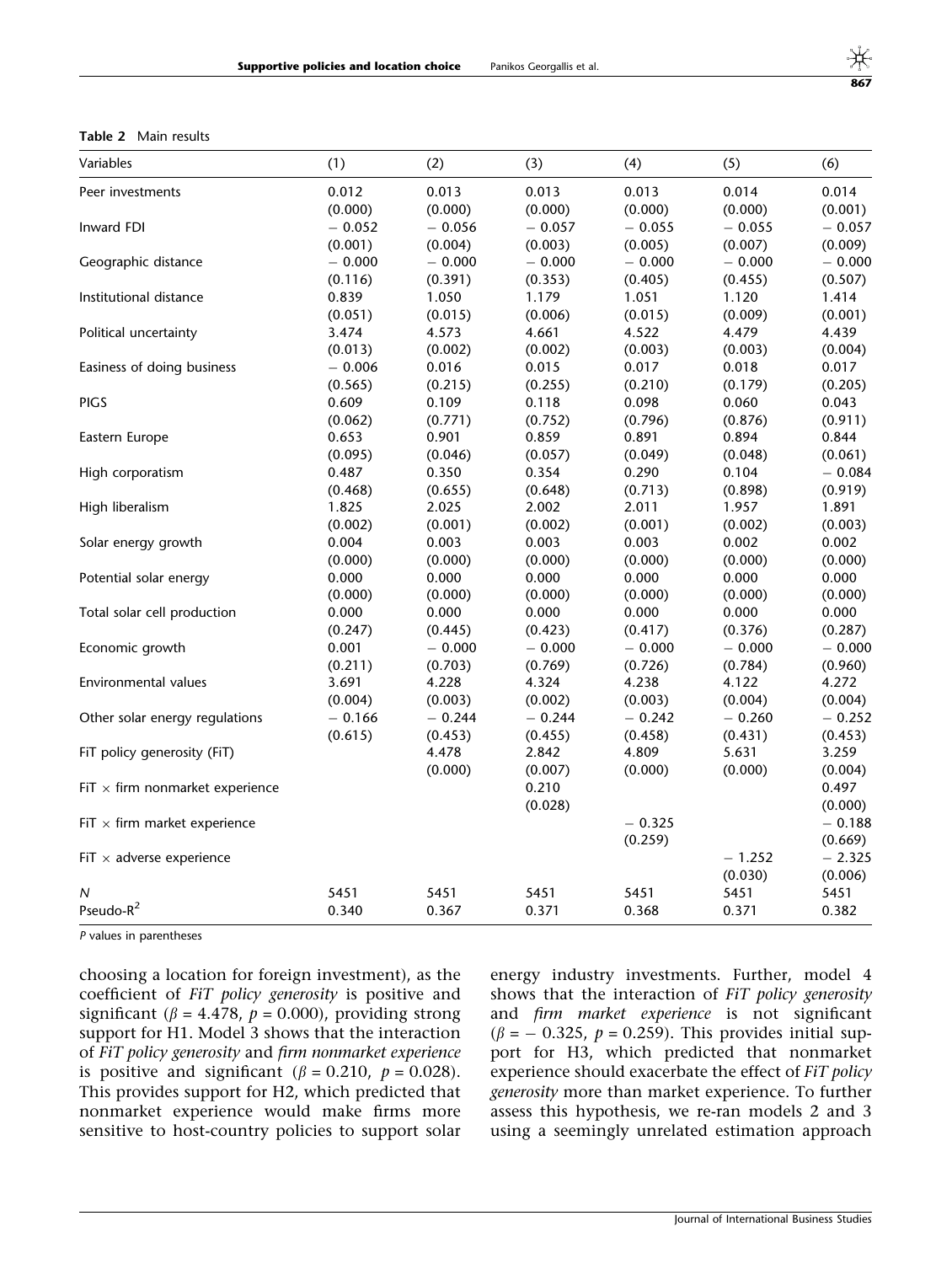that allows us to compare coefficients across equations. Results of this analysis confirm that the amplifying effect of nonmarket experience is statistically greater than the effect of market experience (*p* value =  $0.039$ ). This result also holds when both coefficients are included simultaneously in the same equation (model 6). We thus find support for H3.

Finally, model 5 shows that the interaction of FiT policy generosity and firm adverse experience is negative and significant ( $\beta = -1.252$ ,  $p = 0.030$ ), providing support for H4. It appears that, as we predicted, firms with more adverse experience with FiTs in their home country or in the foreign countries where they operated become less attracted to countries where policy support is more generous. Model 6, which includes all interactions together, confirms the above conclusions.

#### Additional Tests

We conducted a series of robustness tests to assess the sensitivity of our findings to different empirical approaches that address specific features of our setting.

First, as discussed earlier, it was relevant to focus on the EU as our empirical setting because the region pioneered and predominantly used feed-intariff policies and thus offered variation in the generosity of these policies and the accumulation of different types of experience by firms. Although our data are restricted to EU countries, we believe this is not a serious threat to the validity of our findings. A problem would arise only if the results were driven by (some) firms having acquired experience outside the EU, which is not captured in our data. To eliminate this possibility, we conducted a robustness test in which we excluded from our sample all investments made by firms that had prior experience outside the EU. Even though this reduced the sample to 119 investments by 70 firms, the results (see model 7 in Table [3](#page-17-0)) are consistent with our main findings. This suggests that considering only EU countries as investment options does not affect our conclusions.

Second, the largest solar market during our period of analysis was Germany, home to a large share of the investments in our dataset (69 of 202 investments), and the first country to implement a FiT policy to stimulate the industry. It is thus possible that our results are driven by specificities of the German setting and investments by firms from this particular country. To assess this, we conducted our analyses after excluding observations

associated with investments from German firms. Our results remain robust to this alternative approach (see model 8 in Table [3\)](#page-17-0).

Third, it is possible that a firm's experience in a particular country may offset the effects of other types of experience, such as nonmarket and market experience. In particular, once a firm has invested in a country, it may be disinclined to reinvest in it and may instead seek other locations for diversification. Alternatively, prior investments in a country may make that country more attractive. To address this, we added to our models a variable equal to 1 when the focal firm had invested in the potential host country prior to the focal investment year, and 0 otherwise. The results remain robust to the inclusion of this variable (see model 9 in Table [3](#page-17-0)).

Fourth, the results regarding H4 indicate that firms with adverse nonmarket experience are deterred by generous FiT policies. One potential limitation here is that a host country's FiT policy generosity may be conflated with a history of sudden policy changes. If that were the case, our results might have been driven by firms being deterred not by the generous FiT policies but by the risk posed by the history of adverse changes in the FiT policy in that country. Thus, in two robustness tests we controlled for such regulatory uncertainty of the host country's FiT using either (1) the number of recent discontinuous negative changes in the FiT policy (those that occurred over the last year), or (2) the number of discontinuous negative changes over a longer period (those that occurred over the past 5 years). As shown in models 10 and 11, adding these variables does not affect our findings. Firms with adverse experience are still more likely to avoid countries with a generous FiT policy even after we account for the riskiness of the country's FiT policy as reflected in past behavior.

Finally, the investing firms in our sample include both firms that were already present in renewable energy and those not originating from the renewable energy sector. We thus decided to explore how these two types of firms are affected by policies and negative change in policies when making their location decisions. We classified firms into renewable energy specialists and non-renewable-energy firms based on their industry (NAICS) codes and ran our models in samples split for each category. We found that both renewable energy and non-renewable-energy firms are attracted by generous FiT policies; however, the effect of FiT policy is only moderated by nonmarket experience and adverse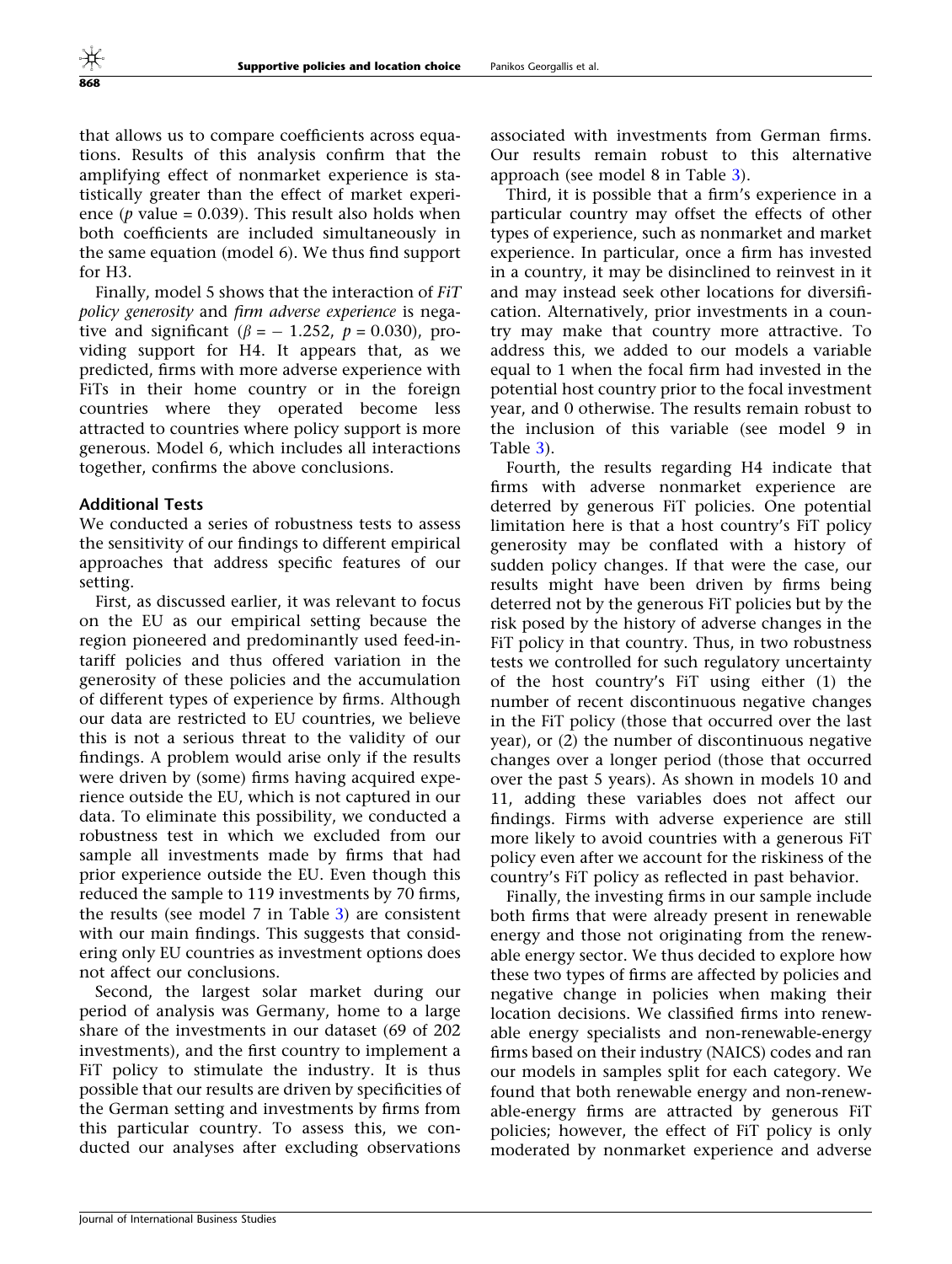#### <span id="page-17-0"></span>Table 3 Robustness tests

| Variables                                    | (7)<br>Only<br>invested in<br>EU | (8)<br>Excluding<br>Germany | (9)<br>Prior<br>investment | (10)<br>Regulatory<br>uncertainty (short) | (11)<br>Regulatory<br>uncertainty (long) | (12)<br>Not in<br>renewables | (13)<br>In<br>renewables  |
|----------------------------------------------|----------------------------------|-----------------------------|----------------------------|-------------------------------------------|------------------------------------------|------------------------------|---------------------------|
| Peer investments                             | 0.011                            | 0.015                       | 0.013                      | 0.016                                     | 0.014                                    | 0.008                        | 0.018                     |
|                                              | (0.000)                          | (0.000)                     | (0.000)                    | (0.000)                                   | (0.000)                                  | (0.001)                      | (0.000)                   |
| Inward FDI                                   | $-0.086$                         | $-0.054$                    | $-0.060$                   | $-0.054$                                  | $-0.053$                                 | $-0.042$                     | $-0.080$                  |
|                                              | (0.000)                          | (0.014)                     | (0.005)                    | (0.019)                                   | (0.022)                                  | (0.139)                      | (0.048)                   |
| Geographic distance                          | 0.000                            | $-0.000$                    | 0.000                      | $-0.000$                                  | $-0.000$                                 | 0.000                        | $-0.000$                  |
|                                              | (0.029)                          | (0.478)                     | (0.966)                    | (0.528)                                   | (0.133)                                  | (0.375)                      | (0.534)                   |
| Institutional distance                       | 1.902                            | $-0.466$                    | 1.318                      | 1.520                                     | 1.481                                    | 1.341                        | 1.751                     |
|                                              | (0.002)                          | (0.670)                     | (0.003)                    | (0.001)                                   | (0.001)                                  | (0.011)                      | (0.068)                   |
| Political uncertainty                        | 5.722                            | 5.203                       | 4.539                      | 4.554                                     | 5.102                                    | 2.764                        | 5.704                     |
|                                              | (0.004)                          | (0.003)                     | (0.004)                    | (0.004)                                   | (0.001)                                  | (0.183)                      | (0.022)                   |
| Easiness of doing<br>business                | 0.032                            | 0.40                        | 0.018                      | 0.011                                     | 0.016                                    | 0.018                        | $-0.042$                  |
| <b>PIGS</b>                                  | (0.055)                          | (0.019)                     | (0.196)                    | (0.211)                                   | (0.383)                                  | (0.337)                      | (0.463)                   |
|                                              | $-0.424$                         | $-0.010$                    | $-0.027$                   | 0.232                                     | 0.583                                    | $-0.436$                     | 0.592                     |
|                                              | (0.369)                          | (0.985)                     | (0.945)                    | (0.566)                                   | (0.132)                                  | (0.367)                      | (0.380)                   |
| Eastern Europe                               | 1.229                            | 0.666                       | 0.986                      | 1.185                                     | 1.514                                    | 0.766                        | 1.388                     |
|                                              | (0.026)                          | (0.215)                     | (0.030)                    | (0.015)                                   | (0.001)                                  | (0.163)                      | (0.099)                   |
| High corporatism                             | 0.407                            | 0.782                       | $-0.048$                   | 0.370                                     | 0.680                                    | $-0.018$                     | 0.667                     |
|                                              | (0.679)                          | (0.346)                     | (0.955)                    | (0.670)                                   | (0.418)                                  | (0.987)                      | (0.623)                   |
| High liberalism<br>Solar energy growth       | 1.716<br>(0.043)<br>0.002        | 1.683<br>(0.018)<br>0.002   | 2.078<br>(0.001)<br>0.002  | 2.413<br>(0.000)<br>0.003                 | 2.756<br>(0.000)<br>0.002                | 2.743<br>(0.000)<br>0.003    | 1.452<br>(0.244)<br>0.002 |
| Potential solar                              | (0.018)                          | (0.002)                     | (0.000)                    | (0.000)                                   | (0.000)                                  | (0.001)                      | (0.013)                   |
|                                              | 0.000                            | 0.000                       | 0.000                      | 0.000                                     | 0.000                                    | 0.000                        | 0.000                     |
| energy                                       | (0.000)                          | (0.000)                     | (0.000)                    | (0.000)                                   | (0.000)                                  | (0.000)                      | (0.000)                   |
| Total solar cell<br>production               | 0.001                            | 0.000                       | 0.000                      | 0.000                                     | 0.001                                    | 0.001                        | $-0.000$                  |
| Economic growth                              | (0.083)                          | (0.289)                     | (0.313)                    | (0.270)                                   | (0.123)                                  | (0.088)                      | (0.746)                   |
|                                              | $-0.000$                         | 0.000                       | 0.000                      | $-0.000$                                  | $-0.001$                                 | $-0.001$                     | 0.001                     |
|                                              | (0.925)                          | (0.7393)                    | (0.738)                    | (0.620)                                   | (0.545)                                  | (0.365)                      | (0.517)                   |
| Environmental<br>values                      | 5.516                            | 6.746                       | 4.175                      | 4.893                                     | 4.993                                    | 6.434                        | 2.385                     |
| Other solar energy                           | (0.008)                          | (0.003)                     | (0.002)                    | (0.003)                                   | (0.004)                                  | (0.004)                      | (0.275)                   |
| regulations                                  | 0.235                            | $-0.404$                    | $-0.237$                   | $-0.214$                                  | $-0.373$                                 | 0.019                        | $-0.605$                  |
| FiT policy generosity                        | (0.620)                          | (0.314)                     | (0.485)                    | (0.523)                                   | (0.269)                                  | (0.968)                      | (0.220)                   |
| (FiT)                                        | 4.954                            | 2.682                       | 3.527                      | 3.548                                     | 2.980                                    | 3.410                        | 5.863                     |
| $FiT \times firm$<br>nonmarket<br>experience | (0.000)<br>0.740                 | (0.058)<br>0.909            | (0.002)<br>0.467           | (0.002)<br>0.533                          | (0.009)<br>0.502                         | (0.013)<br>0.613             | (0.044)<br>0.316          |
| $\textsf{FiT}\times\textsf{firm}$ market     | (0.002)                          | (0.002)                     | (0.000)                    | (0.000)                                   | (0.000)                                  | (0.000)                      | (0.393)                   |
| experience                                   | $-1.522$                         | $-1.217$                    | $-0.571$                   | $-0.214$                                  | $-0.154$                                 | $-0.765$                     | $-0.263$                  |
| FiT $\times$ firm adverse                    | (0.430)                          | (0.103)                     | (0.219)                    | (0.622)                                   | (0.717)                                  | (0.221)                      | (0.726)                   |
| experience                                   | $-3.292$                         | $-2.956$                    | $-2.308$                   | $-2.243$                                  | $-2.228$                                 | $-4.438$                     | $-2.316$                  |
| Prior investment in<br>host-country          | (0.007)                          | (0.023)                     | (0.009)<br>1.677           | (0.010)                                   | (0.008)                                  | (0.001)                      | (0.129)                   |

 $\frac{\frac{1}{10}}{869}$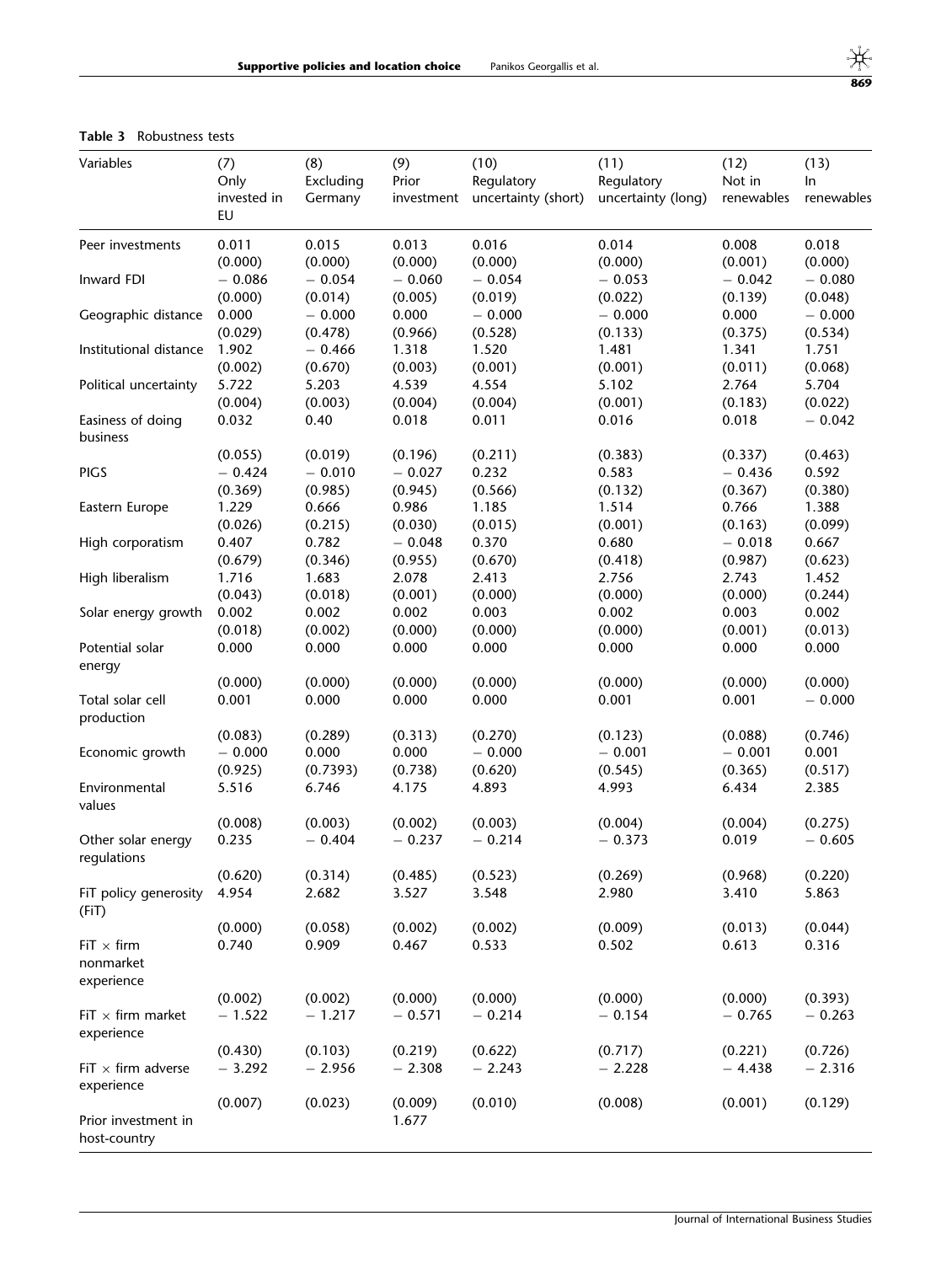| Variables                 | (7)<br>Only<br>invested in<br>EU | (8)<br>Excluding<br>Germany | (9)<br>Prior<br>investment | (10)<br>Regulatory<br>uncertainty (short) | (11)<br>Regulatory<br>uncertainty (long) | (12)<br>Not in<br>renewables | (13)<br>In.<br>renewables |
|---------------------------|----------------------------------|-----------------------------|----------------------------|-------------------------------------------|------------------------------------------|------------------------------|---------------------------|
|                           |                                  |                             | (0.000)                    |                                           |                                          |                              |                           |
| Regulatory<br>uncertainty |                                  |                             |                            | $-0.746$                                  | $-0.781$                                 |                              |                           |
|                           |                                  |                             |                            | (0.002)                                   | (0.000)                                  |                              |                           |
| N                         | 3212                             | 3589                        | 5451                       | 5451                                      | 5451                                     | 3022                         | 2429                      |
| Pseudo-R2                 | 0.400                            | 0.399                       | 0.402                      | 0.390                                     | 0.399                                    | 0.364                        | 0.473                     |

#### Table 3 (Continued)

P values in parentheses

experience in the case of non-renewable-energy firms (see models 12 and 13 in Table [3](#page-17-0)). Specifically, non-renewable-energy firms are more attracted by generous FiTs when they have prior experience with FiTs, but are also less attracted by such policies when they have adverse experience. We elaborate on this result in the discussion section.

#### **DISCUSSION**

By analyzing foreign location choices in the context of the European solar energy sector, we offer new insights on how firms behave when faced with cross-country differences in terms of supportive policy. Conceptualizing feed-in-tariff policies as a CSA, we find that policy support leads firms to engage in jurisdiction shopping (Ahuja & Yayavaram, [2011\)](#page-22-0), searching for and choosing to locate in countries with the most favorable policy frameworks. But not all firms engage in this behavior to the same extent. Firms' tendency to engage in jurisdiction shopping is exacerbated by firm-specific attributes, namely nonmarket experience, but not by market experience. Moreover, nonmarket experience has a complex impact on how firms respond to extra-jurisdictional policy, as the nature of this experience can reduce, rather than increase, some firms' tendency to engage in jurisdiction shopping. We discuss below the implications of our findings for research and practice.

#### Contributions to Research

The idea that institutions impose significant constraints on firm behavior has been a mainstay of the international business literature (Dorobantu et al., [2017;](#page-23-0) Henisz, [2000;](#page-23-0) North, [1990\)](#page-24-0), and much of this work has focused on how policies impose constraints on firms, leading them to engage in jurisdiction shopping to avoid countries with stringent regulatory frameworks. However, research on jurisdiction shopping has often depicted it merely as an avoidance strategy (e.g., Ahuja & Yayavaram, [2011;](#page-22-0) Brunetta et al., [2017](#page-22-0); Findlay, [2014;](#page-23-0) Tallman et al., [2018\)](#page-25-0). By focusing on how supportive policies affect firms' location choices, our findings challenge this assumption and show that jurisdiction shopping characterizes a broader set of phenomena whereby firms assess institutions - not just unfavorable but also supportive ones – in foreign locations. More importantly, by considering which firms are more likely to engage in jurisdiction shopping and which are less so, we help address a key limitation of much of the institutional research in international business: the tendency to assume that firms are homogenously affected by institutions (see Aguilera & Grøgaard, [2019:](#page-22-0) 22, for a discussion). We thus contribute to the international business literature by theorizing and showing that institutional support by the state differentially affects firms' location choices depending on firm-specific experience.

We also contribute to research on the CSA/FSA framework (Hillemann & Gestrin, [2016;](#page-23-0) Rugman & Verbeke, [1998;](#page-24-0) Rugman et al., [2011;](#page-24-0) Verbeke & Kano, [2012\)](#page-25-0). Our findings are aligned with the idea that FSAs (firm experience in our context) affect location strategies in conjunction with CSAs of the host country (supportive FiT policies in our context). Prior research using this framework has suggested that experience is a firm-specific advantage that increases the likelihood of a firm choosing to locate in countries with strong CSAs (Clarke et al., [2013](#page-23-0)). Similarly, by relying on the CSA/FSA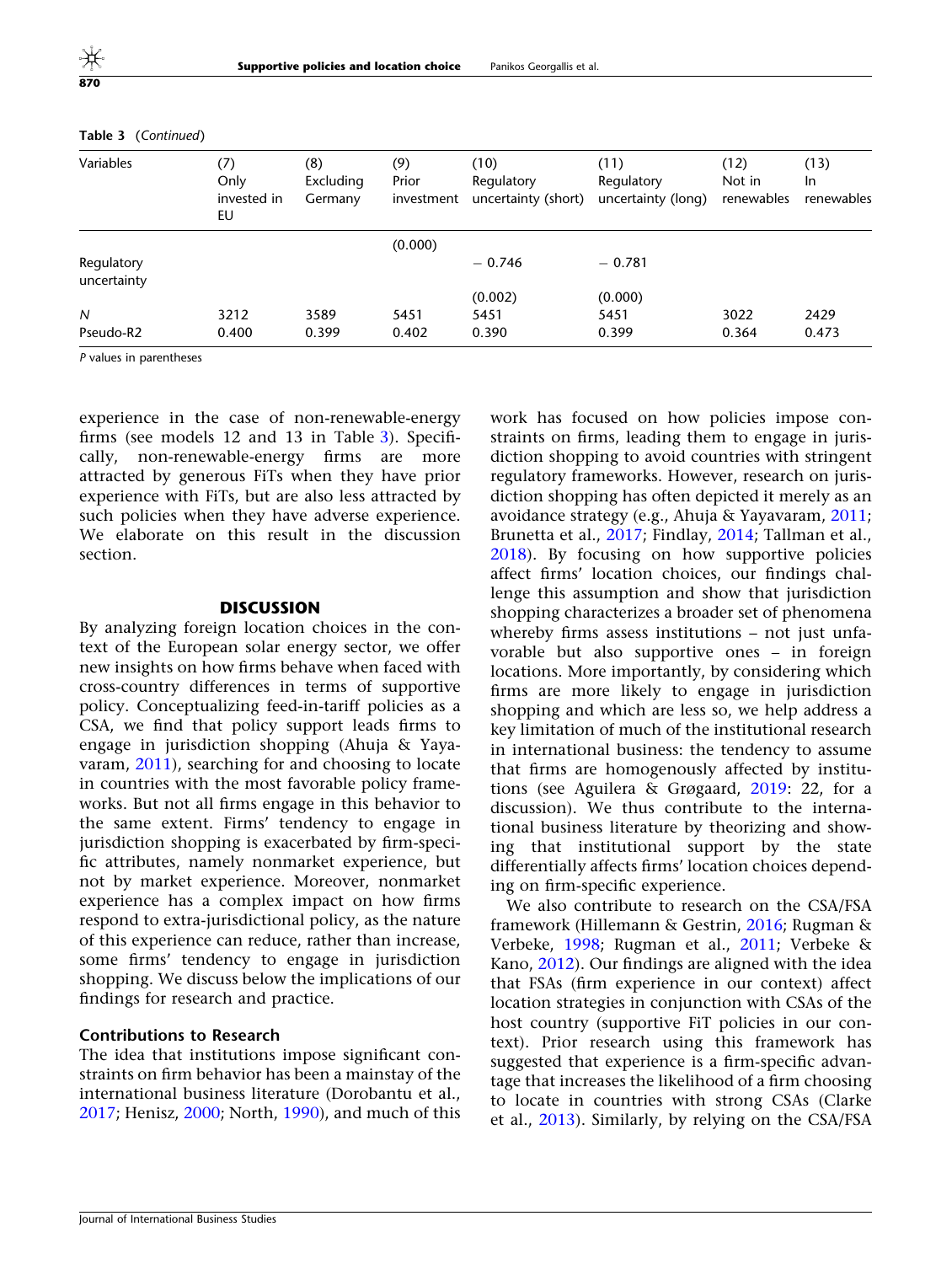framework, we are able to demonstrate how firm experience matters in determining firms' response to institutions. We advance this research, however, as our results suggest that the impact of firm experience is less straightforward than previously considered. Experience with the solar market does not appear to influence firms' propensity to engage in jurisdiction shopping, not unless a firm has specific nonmarket experience – and, in particular, experience with the same type of policy as that of the target countries. Thus, differentiating between market and nonmarket experience is a nuanced but critical insight to consider when studying firms' location choices, and potentially other important strategic decisions in the international context. Further, the effects of nonmarket experience do not apply across the board. Firms that have adverse experience are less attracted to locations with very generous policies, potentially viewing these policies as a disadvantage rather than an advantage.

This last result is also consistent with recent research on how firms are affected by bounded reliability issues, which reflect "imperfect efforts to make good on open-ended promises'' (Lumineau & Verbeke, [2016:](#page-24-0) 740), in their international business operations. One of the bounds on reliability discussed by Verbeke & Greidanus ([2009\)](#page-25-0) is the benevolent preference reversal manifested as a phasing out of prior (over)commitments. While this notion has been applied primarily to the context of multinational enterprises (Eden, [2009;](#page-23-0) Kano & Verbeke, [2015](#page-24-0); Verbeke & Greidanus, [2009\)](#page-25-0), it is also evident in the government policy context: even if policymakers had good intentions when creating supportive policies, overcommitments such as generous but costly policy support may lead them to policy repeals or reductions. Such adverse changes may, in turn, be seen as unfulfilled commitments and lead to perceptions of the government, or of similar policies, as unreliable. Interestingly, our results indicate that negative perceptions of policies can spill over to other countries indirectly through firms' adverse experience. The implications are thus not constrained to the specific country where adverse policy changes have occurred. Rather, such changes may alter the perceived reliability of policies beyond a given national context and potentially affect industry transition efforts by countries that did not modify or withdraw their policies, as we elaborate below. Overall, our results point to future opportunities to expand ideas concerning bounded reliability to the supranational level.

Moreover, by considering how the type and nature of firms' international experience condition firms' reaction to supportive policies, we respond to calls for a more nuanced examination of how firms interact with their context in international business research (Liu & Vrontis, [2017](#page-24-0); Oh & Oetzel, [2017\)](#page-24-0). Specifically, we contribute to the large body of research on how firm experience affects international business strategy. This work includes not only research using the CSA/FSA framework but also the broader global strategy literature on international experience and learning (e.g., Albino-Pimentel et al., [2018;](#page-22-0) Belderbos et al., [2011](#page-22-0); Delios & Henisz, [2003a;](#page-23-0) Oh & Oetzel, [2017](#page-24-0)). Despite the substantial insights offered, much of this work either does not differentiate market from nonmarket experience or views experience as a general property of the firm at a given point. Our results indicate that both tendencies should be reconsidered. First, some research has inferred nonmarket experience by exploring firms' presence in a particular market (e.g., Cuervo-Cazurra & Genc, [2008;](#page-23-0) Holburn & Zelner, [2010](#page-23-0)). But market experience does not necessarily offer capabilities to address the nonmarket environment; those may become available to the firm only insofar as it also manages specific nonmarket requirements. We thus align with Oh and Oetzel [\(2017](#page-24-0)) in highlighting the need to unpack the effects of general market experience and domain-specific (e.g., policy-specific) nonmarket experience to better understand foreign entry strategies. Second, experience is not a general property of the firm but depends on the confluence of the firm's presence in a market and the institutional environment that governs that market. For instance, two firms with similar nonmarket experience (e.g., both having operated in countries with a feed-in-tariff scheme) may behave in markedly different ways depending on the nature of that experience (e.g., whether they have experienced sudden drops in feed-in-tariff policies). Overall, by exploring the conditions under which firms engage in jurisdiction shopping, we call attention to the broader need to unpack different types of experience and the nature of those experiences to arrive at a richer understanding of the reactions of firms to policy support outside their jurisdictions.

Finally, the focus on interfirm differences allows us to contribute to strategic management research. Although institutional support is ubiquitous in the global economic environment (Cimoli et al., [2009](#page-23-0)), strategy scholars have rarely addressed why firms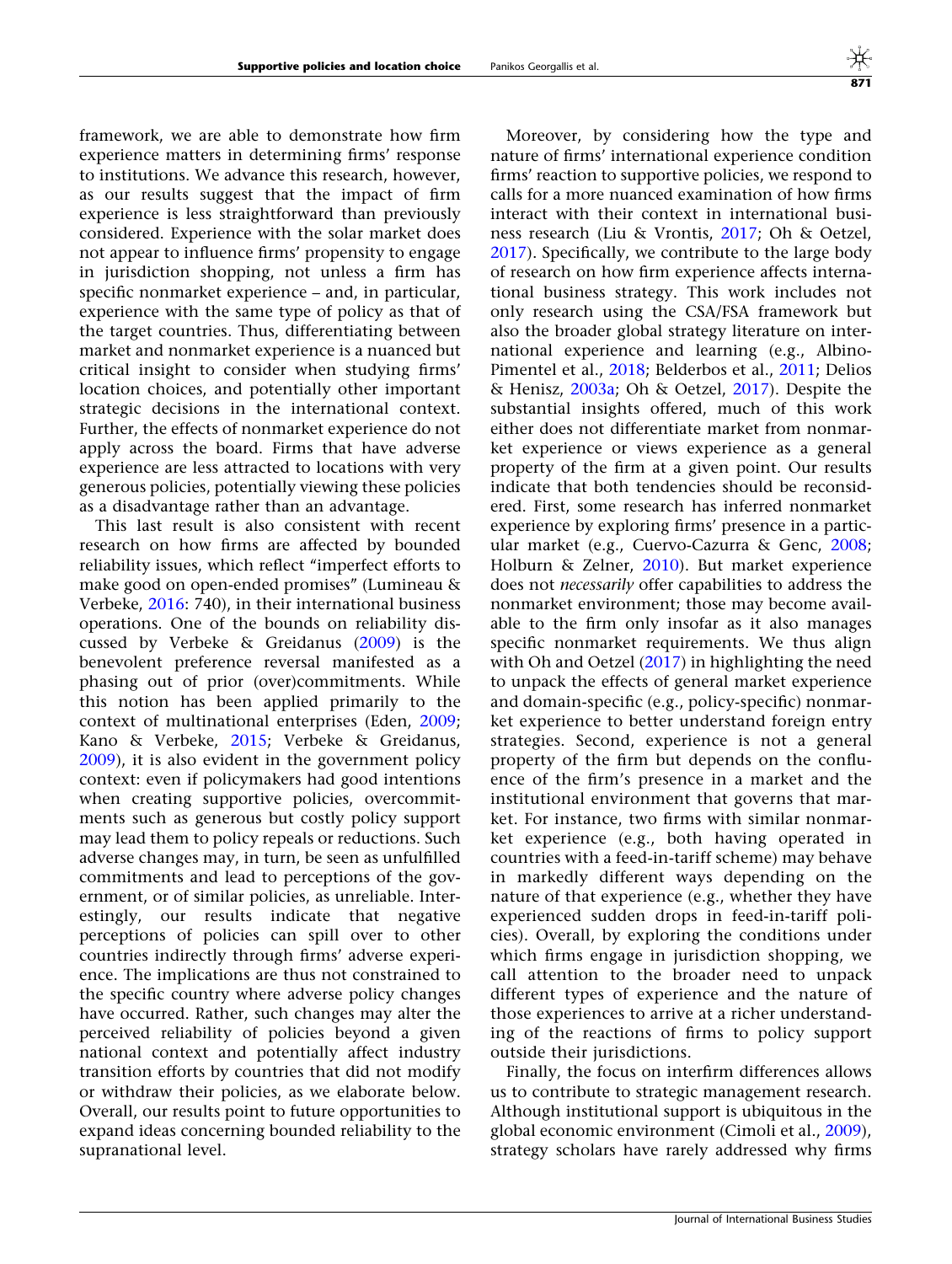respond differently to formal institutions that favor their sector (Georgallis & Durand, [2017](#page-23-0)), particularly to policies that are set outside the firms' current jurisdiction (Fremeth & Shaver, [2014\)](#page-23-0). Observing the ''surprisingly scant integration'' between strategic management and industrial policy research, Lazzarini [\(2015](#page-24-0)) noted the need for scholars to examine how industry-specific supportive policies differentially affect firm strategies. Relatedly, Fremeth and Shaver ([2014\)](#page-23-0) called for research on how extra-jurisdictional policy affects market entry strategies. Our study of heterogeneous location choices in response to policies in the European solar power sector directly heeds these calls.

#### Practical Implications: Industry-support Policies and the Energy Transition

Industrial policy has always been an important engine of economic development. A recent example of this trend has been the renewable energy sector. Driven by a variety of motivations – addressing climate change and pollution, reducing dependency on foreign resources, creating jobs (Davies & Allen, [2013;](#page-23-0) del Rio & Mir-Artigues, [2014](#page-23-0); Flamos, Georgallis, Doukas, & Karakosta, [2011\)](#page-23-0) – many countries across the globe have enacted policies supporting renewable energy, fostering efforts toward an energy transition. These policies may not only be attractive to local players but may also attract foreign entrants. This paper explores the conditions under which this is the case.

Consistent with the idea of jurisdiction shopping, we find evidence that firms are indeed attracted by industry-support policies. The implications of this result depend on the goals of policymakers. On the one hand, if the government simply wants to encourage the growth of the sector and to facilitate the energy transition, then it can be seen as a positive externality. On the other hand, if its goal is strictly to create national champions, these policies' consequences may be unintended (Davies & Allen, [2013;](#page-23-0) Peters et al., [2012\)](#page-24-0). For instance, Peters et al.  $(2012)$  $(2012)$  found that although industry-support policies encourage local innovation, they also lead to innovation spillovers; policies established by a focal country stimulate innovation in neighboring countries as well. Similarly, our results indicate that industrial policies that may be set up to advance the local industry simultaneously encourage the entry of foreign competitors.

A related and critical contingency that may advance this debate is the nature of foreign entrants that are attracted by supportive policies. Our findings indicate that jurisdiction shopping is moderated by firms' idiosyncratic experience. Specifically, supportive policies are not more likely to attract firms with greater market experience; instead, they tend to attract firms with more experience in dealing with similar policies. Moreover, in our robustness tests we find that both firms that specialize in renewable energy and those that have entered from other sectors are attracted to generous FiT policies, but that nonmarket experience appears to be more important for the latter group of firms. One possible explanation for the latter result is that non-renewable-energy specialists must rely more on their own experience to understand how to assess public policies, whereas firms more ingrained in the sector can gain information about policies through other means (e.g., because they are more embedded in industry networks and more exposed to trade groups or industry press), making experience with policies less important for them or even redundant. Of course, this argument is speculative, and future research is needed to identify the precise mechanism driving these differences. Regardless of the mechanism, however, the direct effect of FiT policies is positive and significant for both renewable energy specialists and firms coming from other industries. The finding that non-renewable specialists, in particular, are attracted to countries with generous FiT policies suggests that these policies motivate firms to transition to renewable energy, notably solar energy. While we are far from a fullscale systemic transition, viewing the energy transition as "a process that unfolds over time" requires individual firms to initiate such a transition (Delmas, Lyon, & Maxwell, [2019](#page-23-0)); our results confirm the intuition that supportive government policies can motivate foreign firms to do so.

For managers, this result suggests not only that supportive policies motivate renewable energy firms to invest in a particular country but that they also attract competition from non-specialists. It also appears that generalist firms rely more on their own experiences to choose a location, an insight that may help managers anticipate future competitor moves. For policymakers, our findings suggest that the energy transition can be facilitated by industry-supportive policies. At the same time, the results regarding the role of adverse experience indicate that, for policymakers interested in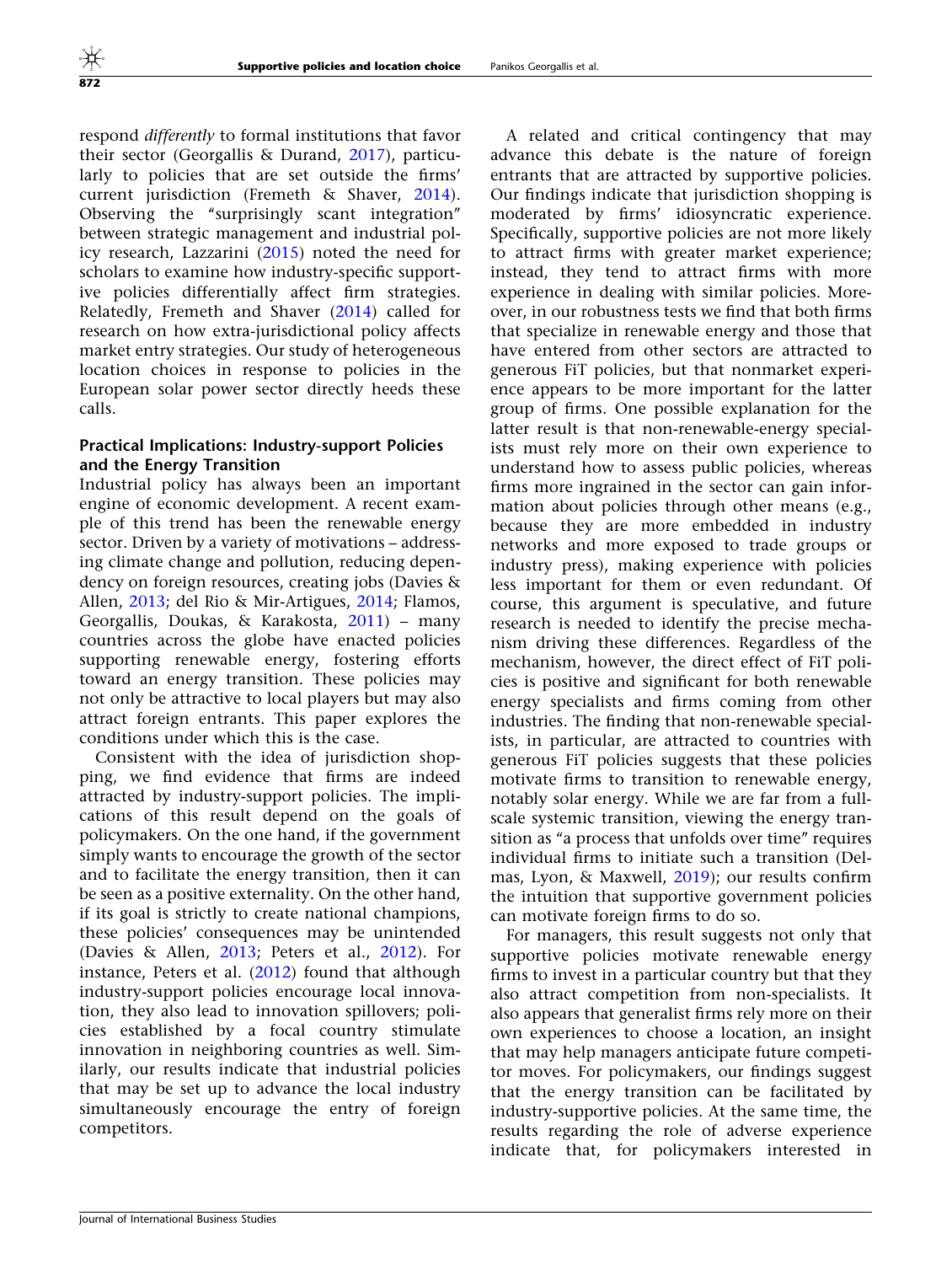attracting foreign investment, it is not enough to avoid sudden changes to policies domestically. Since the response of firms to supportive policies is affected by their adverse experiences in other countries as well, governments willing to use such policies to attract investments should invest resources in convincing other governments using similar policies to not arbitrarily change the rules of the game. This could, for instance, include relying on multilateral organizations as guarantors of stability, or lobbying supranational institutions (such as the EU) to regulate sudden policy changes, as these may render policies unreliable and deter foreign firms from transitioning into renewable energy. More broadly, this research signifies how the nature of firm experience speaks to the debate about foreign investment in response to industrysupport policies, and the role of states in industry transitions.

#### Limitations and Future Research

This study's findings are constrained by the usual limitations of single-industry studies. Our data permit us to derive conclusions about a specific economic sector only, albeit an important one. EU countries exhibited variation in their propensity to enact supportive policies for solar energy, but there was substantial consistency in which policies they chose, with feed-in tariffs being the policy predominantly used across the EU. This was an advantage for our research design, as we were able to observe jurisdiction shopping more clearly by comparing how firms are attracted to the same type of policy. However, other countries have emerged as key markets in the solar industry since the end of our period of analysis, so it is important to consider whether our results are generalizable beyond this timeline and context.

We believe these results are generalizable to a number of countries beyond the EU that used FiT policies to support the industry. The proliferation of FiT policies over the past few years may have provided more opportunities for firms to acquire nonmarket experience in a variety of contexts, making our findings even more relevant. On the other hand, our conclusions should be translated with care to settings where the type of supportive policy differs across countries. For instance, US states mostly used Renewable Portfolio Standards to incentivize solar energy (Dutt & Joseph, [2019\)](#page-23-0); since these were less common in other countries, it is unlikely that firms could gain sufficient experience that would translate into an FSA when

entering the US. Similar insights might apply to China and other South East Asian countries, which focused mainly on production-side subsidies. Finally, our theory is general in that it should apply beyond the context of feed-in tariffs and solar energy, as a variety of industries benefit from policy support such as subsidies, grants, or favorable loans (Cimoli et al., [2009](#page-23-0)). Indeed, many countries have offered policy support to industries such as automobiles, semiconductors, or chemicals (Brahm, [1995;](#page-22-0) Tyson, [1993](#page-25-0)), and more recently we have witnessed a growing trend of policy support for sustainable industries such as wind energy, green buildings, and electric cars (Bohnsack et al., [2020;](#page-22-0) Lins et al., [2014;](#page-24-0) Pacheco, York, & Hargrave, [2014](#page-24-0)). We expect our theory to generalize to industries where similar policies are enacted across countries, allowing for the acquisition of domain-specific experience that firms can benefit from when making subsequent foreign investment choices.

One of the main findings of this study is that the nature of firms' nonmarket experience has substantial implications for how firms react to foreign country policies. International business research can increase its explanatory power by incorporating adverse experience in models of international decision-making. But we have only scratched the surface of this rich topic. Future research is needed to identify different forms of experience and to confirm that merely having experience is not enough to predict how firms will cope with supportive or constraining institutional environments.

Overall, our research has made the case for a more detailed understanding of why firms respond differently to foreign countries' supportive policies, offering some initial answers to this important question. We hope future research will build on this study to explicate the full implications of supportive policies for foreign entry and offer additional insights to policymakers interested in stimulating industry transitions.

#### ACKNOWLEDGEMENTS

The authors would like to thank the editor Alain Verbeke for his careful and detailed guidance during the whole review process. They would also like to thank three anonymous reviewers, Michael Murphree, Desiree Pacheco, Tatiana Kostova, Andy Spicer, and participants at the SMS Annual Conference in Denver, the 'Risky Business' Symposium at the AOM Meeting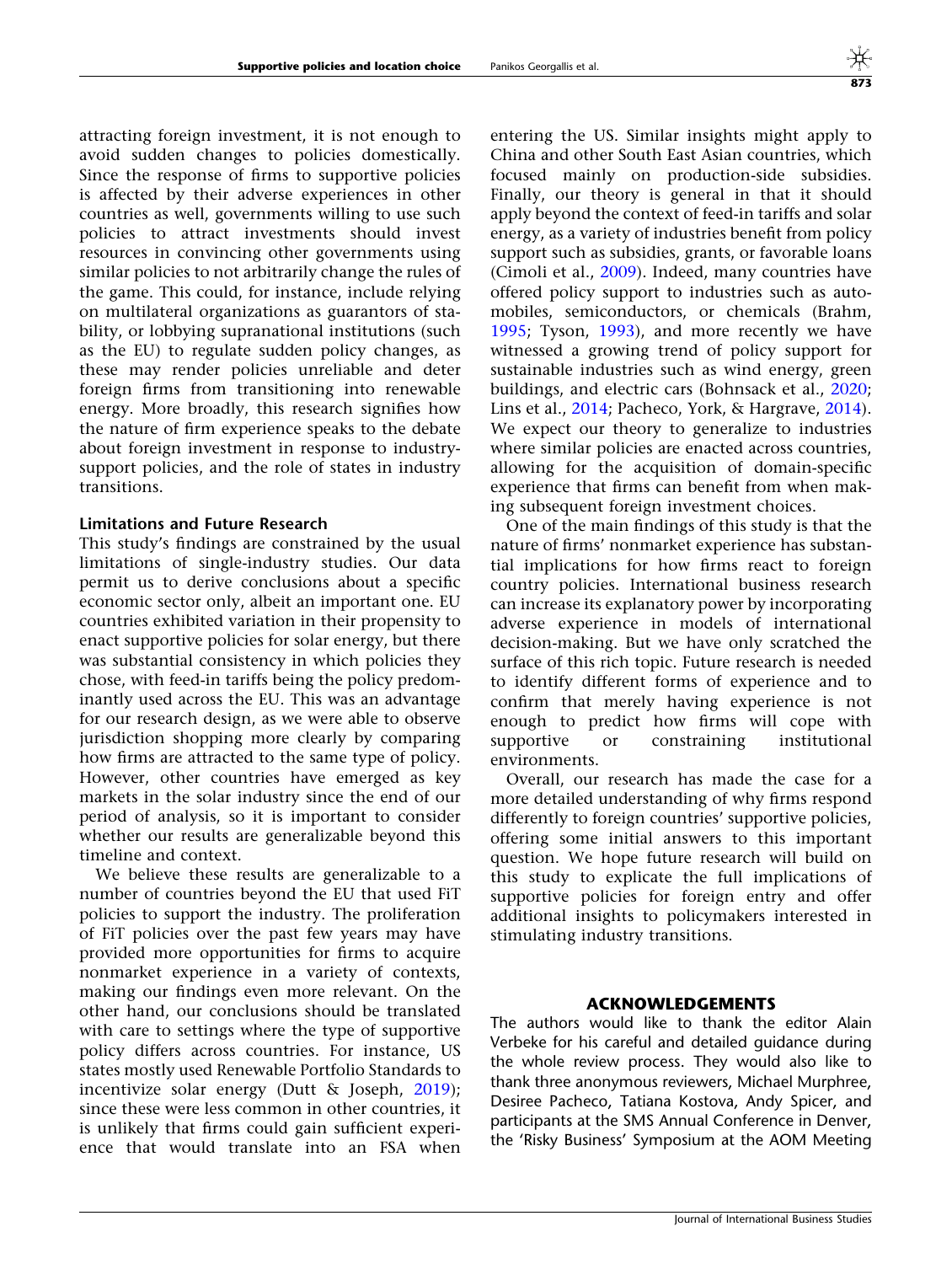<span id="page-22-0"></span>in Atlanta, the JIBS/BJM special initiative workshop at the AOM Meeting in Chicago, and in seminars at the University of Michigan, UC Louvain, Utrecht University, the University of Oldenburg, Copenhagen Business School, and the University of Amsterdam. This work was partly financed by the Dutch Research Council (NWO) through Veni grant 016-125-283 awarded to the first author. Joao Albino-Pimentel acknowledges financial support from the University of South Carolina CIBER.

#### **NOTES**

<sup>1</sup>While nonmarket experience is not restricted to the policy environment, given our focus on formal institutions and policy in particular, we subsequently use nonmarket experience to refer specifically to policy experience. This is consistent with other research that delimits the nonmarket environment to the domain of government policy (Bonardi, 2004; Dorobantu et al., [2017\)](#page-23-0).

<sup>2</sup>The market for solar photovoltaic and solar thermal power grew from 3 GW in 2004 to 142.4 GW in 2013. See Lins et al., ([2014\)](#page-24-0).

<sup>3</sup>The situation with regard to the upstream part of the value chain (i.e., manufacturing components for the solar energy industry such as silicon wafers or solar cells) was quite different, as South-East Asia replaced Europe as the leading manufacturing region before the turn of the decade. Yet, as our data reflect mainly downstream investments – and given the many benefits to the research design – focusing on the EU was warranted.

<sup>4</sup>In coding significant changes to FiT policies we follow prior research on the solar energy market which has identified that FiT repeals and tariff drops of 20% or more constitute discontinuous change, as they are typically unexpected by industry players (see Georgallis & Durand, [2017](#page-23-0) for details).

<sup>5</sup>Note, however, that Germany was among the top countries from which international investments originated.

#### **REFERENCES**

- Aguilera, R. V., & Grøgaard, B. 2019. The dubious role of institutions in international business: A road forward. Journal of International Business Studies, 50(1): 20–35.
- Ahuja, G., & Yayavaram, S. 2011. Perspective—Explaining influence rents: The case for an institutions-based view of strategy. Organization Science, 22(6): 1631–1652.
- Albino-Pimentel, J., Dussauge, P., & Shaver, J. M. 2018. Firm non-market capabilities and the effect of supranational institutional safeguards on the location choice of international investments. Strategic Management Journal, 39(10): Strategic Management Journal, 39(10): 2770–2793.
- Alcacer, J., & Chung, W. 2007. Location strategies and knowledge spillovers. Management Science, 53(5): 760–776.
- Banalieva, E. R., & Dhanaraj, C. 2013. Home-region orientation in international expansion strategies. Journal of International Business Studies, 44(2): 89–116.
- Baron, D. P. 2003. Business and its environment (4th ed.). Upper Saddle River: Prentice Hall.
- Basuil, D. A., & Datta, D. K. 2019. Effects of firm-specific and country-specific advantages on relative acquisition size in service sector cross-border acquisitions: An empirical examination. Journal of International Management, 25(1): 66–80.
- Belderbos, R., Olffen, W. V., & Zou, J. 2011. Generic and specific social learning mechanisms in foreign entry location choice. Strategic Management Journal,  $32(12)$ : 1309-1330.
- Berry, H., Guillén, M. F., & Zhou, N. 2010. An institutional approach to cross-national distance. Journal of International Business Studies, 41(9): 1460–1480.
- Bevan, A., Estrin, S., & Meyer, K. 2004. Foreign investment location and institutional development in transition economies. International Business Review, 13(1): 43–64.
- Blomström, M., Kokko, A., & Mucchielli, J.-L. 2003. The economics of foreign direct investment incentives. In H. Merrmann & R. Lipsey (Eds.), Foreign direct investment in the real and financial sector of industrial countries (pp. 37–60). New York: Springer.
- Blonigen, B. A. 2005. A review of the empirical literature on FDI determinants. Atlantic Economic Journal, 33(4): 383–403.
- Bloomberg. 2015. Subsidies lure firms in India's electronics push. South China Morning Post, February 10. Retrieved December 4, 2019. from[https://www.scmp.com/business/](https://www.scmp.com/business/companies/article/1708803/subsidies-lure-firms-indias-electronics-push) [companies/article/1708803/subsidies-lure-firms-indias-electronics](https://www.scmp.com/business/companies/article/1708803/subsidies-lure-firms-indias-electronics-push)[push](https://www.scmp.com/business/companies/article/1708803/subsidies-lure-firms-indias-electronics-push).
- Bohnsack, R., Kolk, A., Pinkse, J., & Bidmon, C. 2020. Driving the electric bandwagon: The dynamics of incumbents' sustainable innovation. Business Strategy and the Environment, 29(2): 727–743.
- Bonardi, J.-P. 2004. Global and political strategies in deregulated industries: The asymmetric behaviors of former monopolies. Strategic Management Journal, 25(2): 101–120.
- Brahm, R. 1995. National targeting policies, high-technology industries, and excessive competition. Strategic Management Journal, 16(S1): 71–91.
- Brunetta, F., Giustiniano, L., & Boccardelli, P. 2017. The institutional understanding of technological innovation: Considerations on international R&D networks. In B. Raing (Ed.), Technological innovation networks: Collaboration and partnership, Contemporary perspectives on technological innovation, management and policy (Vol. 3). Charlotte: Information Age Publishing.
- Bu, M., & Wagner, M. 2016. Racing to the bottom and racing to the top: The crucial role of firm characteristics in foreign direct investment choices. Journal of International Business Studies, 47(9): 1032–1057.
- Buckley, P. J., & Casson, M. 1985. The economic theory of the multinational enterprise. Berlin: Springer.
- Capital Trade Incorporated. 2009. An assessment of China's subsidies to strategic and heavyweight industries. Prepared for the U.S.–China Economic and Security Review Commission. Retrieved December 4, 2019 from [https://www.uscc.gov/](https://www.uscc.gov/sites/default/files/Research/AnAssessmentofChina%e2%80%99sSubsidiestoStrategicandHeavyweightIndustries.pdf) [sites/default/files/Research/AnAssessmentofChina'sSubsidiesto](https://www.uscc.gov/sites/default/files/Research/AnAssessmentofChina%e2%80%99sSubsidiestoStrategicandHeavyweightIndustries.pdf) [StrategicandHeavyweightIndustries.pdf.](https://www.uscc.gov/sites/default/files/Research/AnAssessmentofChina%e2%80%99sSubsidiestoStrategicandHeavyweightIndustries.pdf)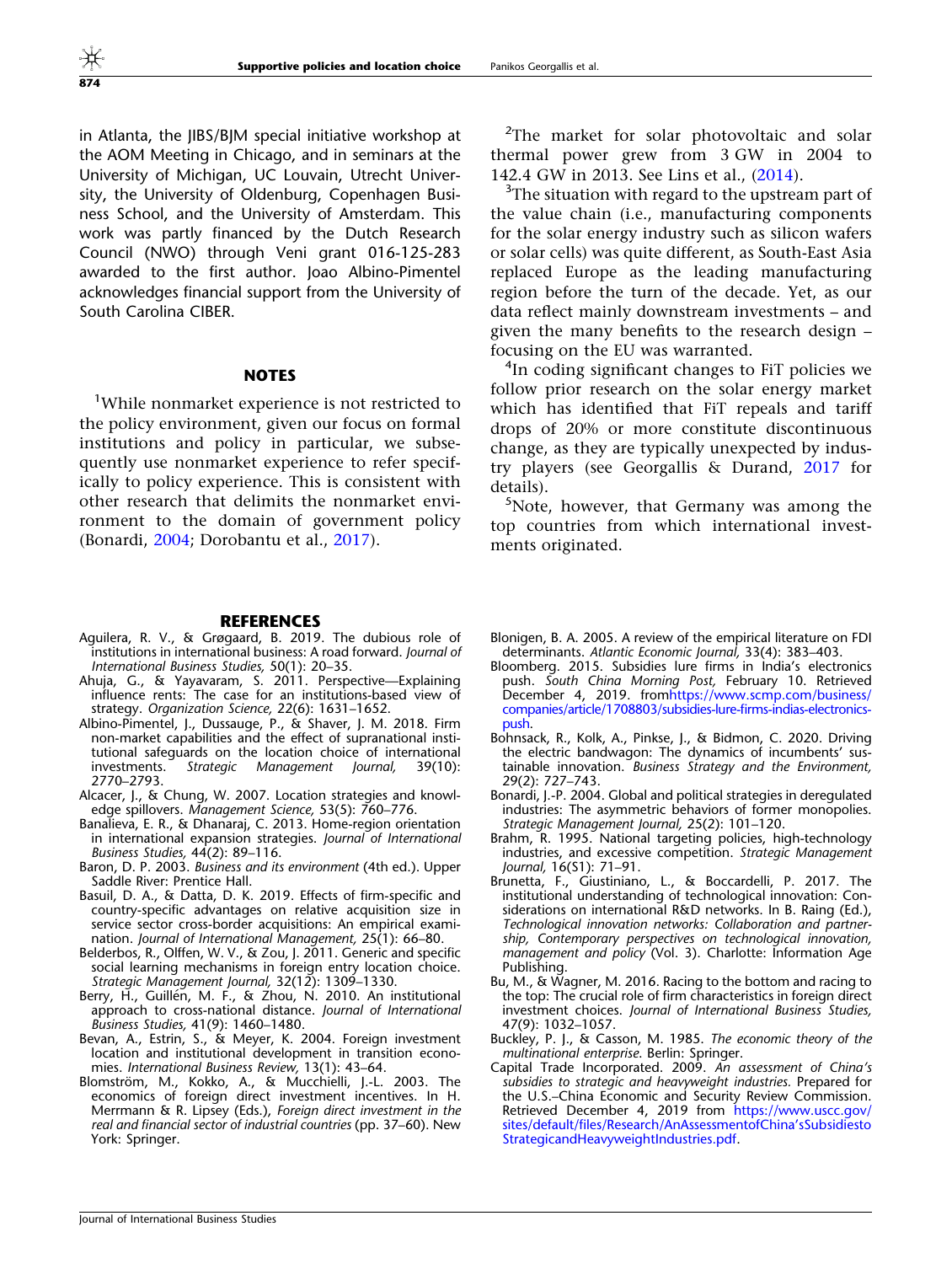- <span id="page-23-0"></span>Chang, S.-J., & Rosenzweig, P. M. 2001. The choice of entry mode in sequential foreign direct investment. Strategic Management Journal, 22(8): 747–776.
- Chen, V. Z., Li, J., & Shapiro, D. M. 2015. Subnational institutions and outward FDI by Chinese firms: The mediating role of firm-specific advantages. The Multinational Business Review, 23(4): 254–276.
- Cimoli, M., Dosi, G., & Stiglitz, J. E. 2009. Industrial policy and development: The political economy of capabilities accumulation. Oxford: Oxford University Press.
- Clarke, J. E., Tamaschke, R., & Liesch, P. W. 2013. International experience in international business research: A conceptualization and exploration of key themes. International Journal of Management Reviews, 15(3): 265–279.
- Coeurderoy, R., & Murray, G. 2008. Regulatory environments and the location decision: Evidence from the early foreign market entries of new-technology-based firms. Journal of International Business Studies, 39(4): 670–687.
- Cole, M. A. 2004. Trade, the pollution haven hypothesis and the environmental Kuznets curve: Examining the linkages. Ecological Economics, 48(1): 71–81.
- Cuervo-Cazurra, A., & Genc, M. 2008. Transforming disadvantages into advantages: Developing-country MNEs in the least developed countries. Journal of International Business Studies, 39(6): 957–979.
- Davies, L. L., & Allen, K. 2013. Feed-in tariffs in turmoil. West Virginia Law Review, 116: 937–1005.
- del Rio, P., & Mir-Artigues, P. 2014. A cautionary tale: Spain's solar PV investment bubble. International Institute for Sustainable Development.
- Delios, A., & Henisz, W. J. 2003a. Policy uncertainty and the sequence of entry by Japanese firms, 1980–1998. Journal of International Business Studies, 34(3): 227–241.
- Delios, A., & Henisz, W. J. 2003b. Political hazards, experience, and sequential entry strategies: The international expansion of Japanese firms, 1980–1998. Strategic Management Journal, 24(11): 1153–1164.
- Delmas, M. A., Lyon, T. P., & Maxwell, J. W. 2019. Understanding the role of the corporation in sustainability transitions. Organization & Environment, 32(2): 87–97.
- Dikova, D., & Van Witteloostuijn, A. 2007. Foreign direct investment mode choice: Entry and establishment modes in transition economies. Journal of International Business Studies, 38(6): 1013–1033.
- Dorobantu, S., Kaul, A., & Zelner, B. 2017. Nonmarket strategy research through the lens of new institutional economics: An integrative review and future directions. Strategic Management Journal, 38(1): 114–140.
- Dowell, G., Hart, S., & Yeung, B. 2000. Do corporate global environmental standards create or destroy market value? Management Science, 46(8): 1059–1074.
- Duanmu, J.-L. 2014. State-owned MNCs and host country expropriation risk: The role of home state soft power and economic gunboat diplomacy. Journal of International Business Studies, 45(8): 1044–1060.
- Dunning, J. H., & Lundan, S. M. 2008. Institutions and the OLI paradigm of the multinational enterprise. Asia Pacific Journal of Management, 25(4): 573–593.
- Durand, R., & Georgallis, P. 2018. Differential firm commitment to industries supported by social movement organizations. Organization Science, 29(1): 154–171.
- Dutt, N., & Joseph, J. 2019. Regulatory uncertainty, corporate structure, and strategic agendas: Evidence from the US renewable electricity industry. Academy of Management Journal, 62(3): 800–827.
- Eden, L. 2009. Letter from the Editor-in-Chief: The JIBS40/AIB50 Anniversary Issue: Innovations in international business theory. Journal of International Business Studies, 40, 1407–1410.
- Findlay, M. 2014. Corporate sociability: Analyzing motivations for collaborative regulation. Administration & Society, 46(4): 339–370.
- Flamos, A., Georgallis, P. G., Doukas, H., & Karakosta, C. 2011. Hydro energy: Techno-economic and social aspects within new climate regime. International Journal of Renewable Energy Technology, 2(1): 32–52.
- Fremeth, A. R., & Shaver, J. M. 2014. Strategic rationale for responding to extra-jurisdictional regulation: Evidence from firm adoption of renewable power in the US. Strategic Management Journal, 5, 629–651.
- Fuentelsaz, L., Gomez, J., & Polo, Y. 2002. Followers' entry timing: Evidence from the Spanish banking sector after deregulation. Strategic Management Journal, 23(3): 245–264.
- García-Canal, E., & Guillén, M. F. 2008. Risk and the strategy of foreign location choice in regulated industries. Strategic Management Journal, 29(10): 1097–1115.
- García-Castrillón, C. O. 2016. Spain and investment arbitration: The renewable energy explosion. CIGI, Investor-State Arbitration Series, Paper No. 17, November.
- Gawel, E., Lehmann, P., Korte, K., Strunz, S., Bovet, J., Köck, W., et al. 2014. The future of the energy transition in Germany. Energy, Sustainability and Society,  $4(1)$ : 1-9.
- Georgallis, P., Dowell, G., & Durand, R. 2019. Shine on me: Industry coherence and policy support for emerging industries. Administrative Science Quarterly, 64(3): 503–541.
- Georgallis, P., & Durand, R. 2017. Achieving high growth in policy-dependent industries: Differences between startups and corporate-backed ventures. Long Range Planning, 50(4): 487–500.
- Georgallis, P., & Lee, B. 2020. Toward a theory of entry in moral markets: The role of social movements and organizational identity. Strategic Organization, 18(1): 50–74.
- Ghemawat, P. 2001. Distance still matters. Harvard Business Review, 79(8): 137–147.
- Grøgaard, B., Gioia, C., & Benito, G. R. 2013. An empirical investigation of the role of industry factors in the internationalization patterns of firms. International Studies of Management & Organization, 43(1): 81–100.
- Hall, P. A., & Soskice, D. 2001. An introduction to varieties of capitalism. In P. A. Hall & D. Soskice (Eds.): Varieties of capitalism: The institutional foundations of comparative advantage (pp. 21–27). Oxford: Oxford University Press.
- Hawk, A., Pacheco-De-Almeida, G., & Yeung, B. 2013. Fastmover advantages: Speed capabilities and entry into the emerging submarket of Atlantic basin LNG. Strategic Management Journal, 34(13): 1531–1550.
- Henderson, J., & Cool, K. 2003. Learning to time capacity expansions: An empirical analysis of the worldwide petrochemical industry, 1975–1995. Strategic Management Journal, 24(5): 393–413.
- Henisz, W. J. 2000. The institutional environment for economic growth. Economics and Politics, 12(1): 1–31.
- Hering, G. 2009. Insuring amorphous assurances. Photon International, 2009(9): 46–53.
- Hernandez, E. 2014. Finding a home away from home: Effects of immigrants on firms' foreign location choice and performance. Administrative Science Quarterly, 59(1): 73-108.
- Hillemann, J., & Gestrin, M. 2016. The limits of firm-level globalization: Revisiting the FSA/CSA matrix. International Business Review, 25(3): 767–775.
- Hoffmann, W., Pietruszko, S. M., & Viaud, M. 2004. Towards an effective European industrial policy for PV solar electricity. In PVSEC, 19th European photovoltaic solar energy conference and exhibition, Paris, France, June 10th. [http://citeseerx.ist.psu.edu/](http://citeseerx.ist.psu.edu/viewdoc/download?doi=10.1.1.203.3598&rep=rep1&type=pdf) [viewdoc/download?doi=10.1.1.203.3598&rep=rep1&type=](http://citeseerx.ist.psu.edu/viewdoc/download?doi=10.1.1.203.3598&rep=rep1&type=pdf) [pdf,](http://citeseerx.ist.psu.edu/viewdoc/download?doi=10.1.1.203.3598&rep=rep1&type=pdf) February 21, 2015, Citeseer.
- Holburn, G. L. F., & Zelner, B. A. 2010. Political capabilities, policy risk, and international investment strategy: Evidence from the global electric power generation industry. Strategic Management Journal, 31(12): 1290–1315.
- Hoppmann, J., Peters, M., Schneider, M., & Hoffmann, V. H. 2013. The two faces of market support—How deployment policies affect technological exploration and exploitation in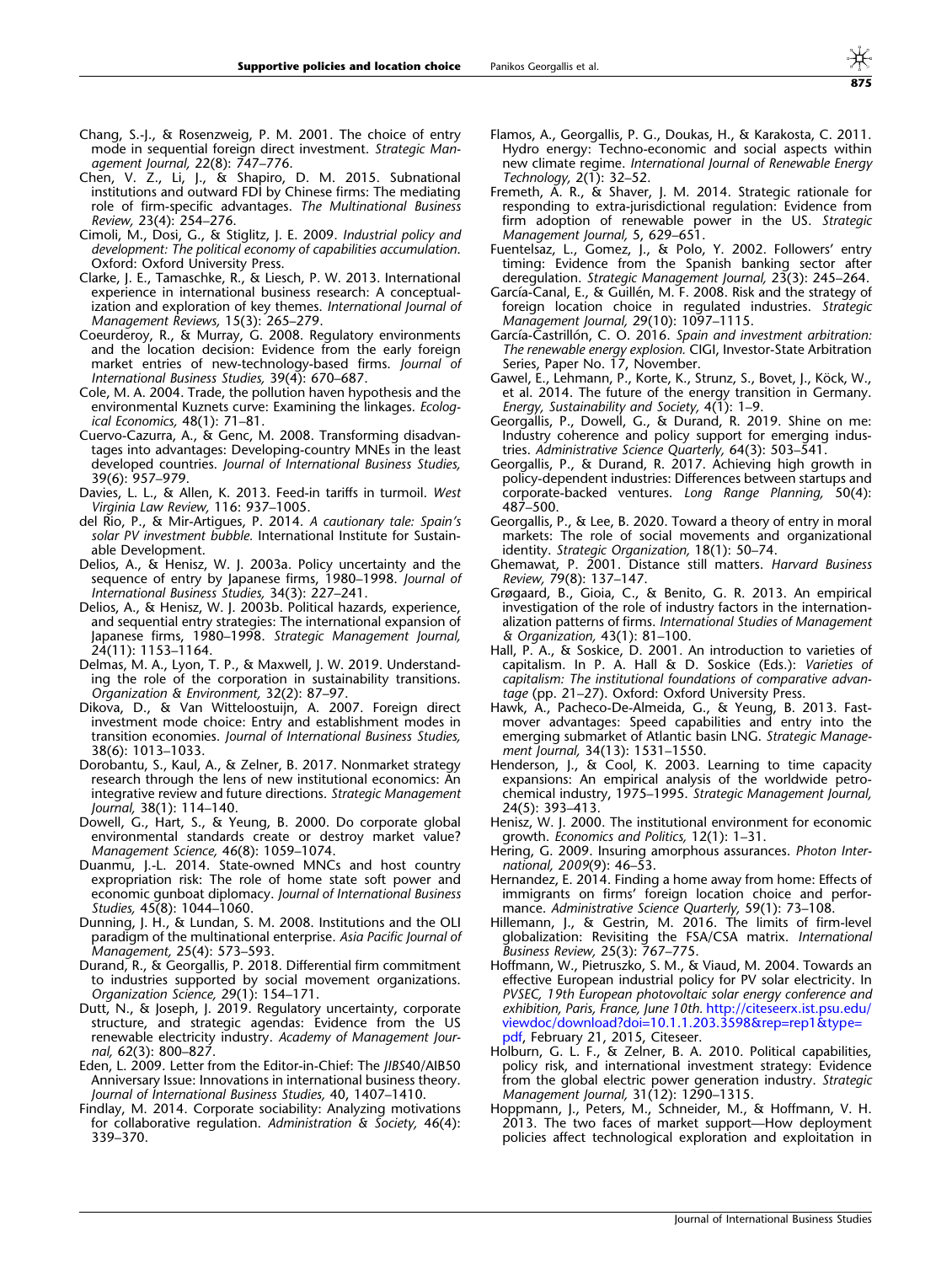<span id="page-24-0"></span>876

the solar photovoltaic industry. Research Policy, 42(4): 989–1003.

- Hotho, J. J., & Pedersen, T. 2012. Beyond the 'rules of the game': Three institutional approaches and how they matter for international business. In G. Wood & M. Demirbag (Eds.), Handbook of institutional approaches to international business (pp. 236–273). Cheltenham: Edward Elgar.
- Hung, S.-C. 2005. The plurality of institutional embeddedness as a source of organizational attention differences. Journal of Business Research, 58(11): 1543–1551.
- Jackson, G., & Deeg, R. 2008. Comparing capitalisms: Understanding institutional diversity and its implications for international business. Journal of International Business Studies, 39(4): 540–561.
- Jandhyala, S., & Phene, A. 2015. The role of intergovernmental organizations in cross-border knowledge transfer and innovation. Administrative Science Quarterly, 60(4): 712–743.
- Johanson, J., & Vahlne, J.-E. 2009. The Uppsala internationalization process model revisited: From liability of foreignness to liability of outsidership. Journal of International Business Studies, 40(9): 1411–1431.
- Jones, D. N., Malesios, C., & Botetzagias, I. 2009. The influence of social capital on willingness to pay for the environment among European citizens. European Societies, 11(4): 511–530.
- Jones, J., York, J., Vedula, S., Conger, M., & Lenox, M. 2019. The collective construction of green building: Industry transition toward environmentally beneficial practices. Academy of Management Perspectives, 33(4): 425–449.
- Kano, L., & Verbeke, A. 2015. The three faces of bounded reliability: Alfred Chandler and the micro-foundations of management theory. California Management Review, 58(1): 97–122.
- Kano, L., & Verbeke, A. 2019. Theories of the multinational firm: A microfoundational perspective. Global Strategy Journal, 9(1): 117–147.
- Kellenberg, D. K. 2009. An empirical investigation of the pollution haven effect with strategic environment and trade policy. Journal of International Economics, 78(2): 242–255.
- Kennedy, P. 2003. A guide to econometrics. Cambridge, MA: MIT Press.
- Kickert, W. 2011. Distinctiveness of administrative reform in Greece, Italy, Portugal and Spain: Common characteristics of context, administrations and reforms. Public Administration, 89(3): 801–818.
- Kim, T.-Y., Delios, A., & Xu, D. 2010. Organizational geography, experiential learning and subsidiary exit: Japanese foreign expansions in China, 1979–2001. Journal of Economic Geography, 10(4): 579–597.
- Köpke, R. 2006. Little known fact: The Czech Republic has a nice feed-in law. Photon International, 2006(9): 18–28.
- Kostova, T., Roth, K., & Dacin, M. T. 2008. Institutional theory in the study of multinational corporations: A critique and new directions. Academy of Management Review, 33(4): 994–1006.
- Kourula, A., Pisani, N., & Kolk, A. 2017. Corporate sustainability and inclusive development: Highlights from international business and management research. Current Opinion in Environmental Sustainability, 24, 14–18.
- Kriauciunas, A., & Kale, P. 2006. The impact of socialist imprinting and search on resource change: A study of firms in Lithuania. Strategic Management Journal, 27(7): 659–679.
- Lazzarini, S. G. 2015. Strategizing by the government: Can industrial policy create firm-level competitive advantage? Strategic Management Journal, 36(1): 97–112.
- Li, X., & Zhou, Y. M. 2017. Offshoring pollution while offshoring production? Strategic Management Journal, 38(11): Management Journal, 38(11): 2310–2329.
- Lins, C., LE Williamson, Leitner, S., & Teske, S. 2014. The first decade: 2004–2014—10 years of renewable energy progress. Renewable Energy Policy Network for the 21st Century, 20, 1–48.
- Liu, Y., & Vrontis, D. 2017. Emerging-market firms venturing into advanced economies: The role of context. Thunderbird International Business Review, 59(3): 255–261.
- Lumineau, F., & Verbeke, A. 2016. Let's give opportunism the proper back seat. Academy of Management Review, 41(4): 739–741.
- Maggioni, D., Santangelo, G. D., & Koymen-Ozer, S. 2019. MNEs' location strategies and labor standards: The role of operating and reputational considerations across industries. Journal of International Business Studies, 50(6): 948–972.
- Maitland, E., & Sammartino, A. 2015a. Managerial cognition and internationalization. Journal of International Business Studies, 46(7): 733–760.
- Maitland, E., & Sammartino, A. 2015b. Decision making and uncertainty: The role of heuristics and experience in assessing a politically hazardous environment. Strategic Management Journal, 36(10): 1554–1578.
- McFadden, D. 1974. Conditional logit analysis of qualitative choice behavior. In P. Zarembka (Ed.), Frontiers in econometrics (pp. 105–142). New York: Academic Press.
- Mesquita, L. F., & Lazzarini, S. G. 2008. Horizontal and vertical relationships in developing economies: Implications for SMEs' access to global markets. Academy of Management Journal, 51(2): 359–380.
- Murtha, T. P., & Lenway, S. A. 1994. Country capabilities and the strategic state: How national political institutions affect multinational corporations' strategies. Strategic Management Journal, 15(S2): 113–129.
- Nachum, L., Zaheer, S., & Gross, S. 2008. Does it matter where countries are? Proximity to knowledge, markets and resources, and MNE location choices. Management Science, 54(7): 1252–1265.
- North, D. C. 1990. Institutions, institutional change and economic performance. Cambridge: Cambridge University Press.
- North, D. C. 1991. Institutions. Journal of Economic Perspectives, 5(1): 97–112.
- Oh, C. H., & Oetzel, J. 2017. Once bitten twice shy? Experience managing violent conflict risk and MNC subsidiary-level investment and expansion. Strategic Management Journal, 38(3): 714–731.
- Olney, W. W. 2013. A race to the bottom? Employment protection and foreign direct investment. Journal of International Economics, 91(2): 191–203.
- Pacheco, D. F., York, J. G., & Hargrave, T. J. 2014. The coevolution of industries, social movements, and institutions: Wind power in the United States. Organization Science, 25(6): 1609–1632.
- Papadopoulos, N., & Martín, O. 2011. International market selection and segmentation: Perspectives and challenges. International Marketing Review, 28(2): 132–149.
- Peters, M., Schneider, M., Griesshaber, T., & Hoffmann, V. H. 2012. The impact of technology-push and demand-pull policies on technical change: Does the locus of policies matter? Research Policy, 41(8): 1296–1308.
- Price, T. 2011. PV: Italian PV market attracting yet more solar "Made in Spain." Renewable Energy Magazine, at the heart of clean energy journalism. Retrieved December 5, 2019 from [https://www.renewableenergymagazine.com/pv\\_solar/](https://www.renewableenergymagazine.com/pv_solar/italian-pv-market-attracting-yet-more-solar) [italian-pv-market-attracting-yet-more-solar.](https://www.renewableenergymagazine.com/pv_solar/italian-pv-market-attracting-yet-more-solar)
- Rezza, A. A. 2015. A meta-analysis of FDI and environmental regulations. Environment and Development Economics, 20(2): 185–208.
- Rugman, A. M., & Verbeke, A. 1998. Corporate strategy and international environmental policy. Journal of International Business Studies, 29(4): 819–833.
- Rugman, A. M., Verbeke, A., & Nguyen, Q. T. K. 2011. Fifty years of international business theory and beyond. Management International Review, 51(6): 755–786.
- Schmela, M. 2008. There should be no cap at all. Photon International, 2008(7): 50–53.